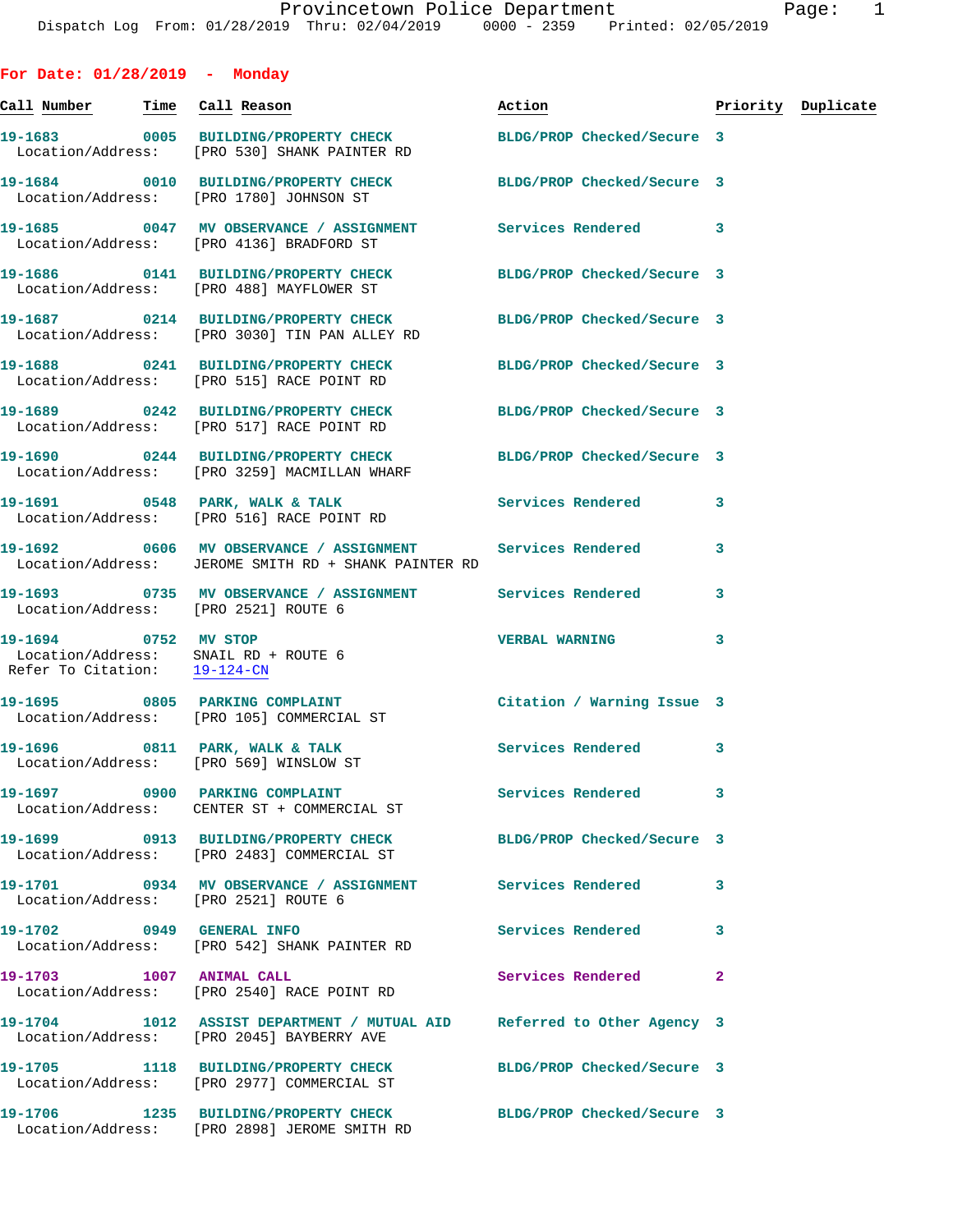|                                                                                                         | 19-1708 1306 MEDICAL EMERGENCY<br>Location/Address: [PRO 3490] COMMERCIAL ST                            | Transported to Hospital 1  |                         |
|---------------------------------------------------------------------------------------------------------|---------------------------------------------------------------------------------------------------------|----------------------------|-------------------------|
| 19-1710 1500 AT SCHOOL<br>Location/Address: [PRO 569] WINSLOW ST                                        |                                                                                                         | Services Rendered          | 3                       |
|                                                                                                         | 19-1711 1517 SERVICE CALL - POLICE<br>Location: [TRU] TRURO POLICE DEPARTMENT                           | <b>Services Rendered</b>   | $\overline{\mathbf{3}}$ |
| 19-1712 1520 MEDICAL EMERGENCY                                                                          | Location/Address: [PRO 3222] ALDEN ST                                                                   | Transported to Hospital 1  |                         |
| Location/Address: ROUTE 6 + SNAIL RD                                                                    | 19-1713 1539 MV OBSERVANCE / ASSIGNMENT Services Rendered                                               |                            | 3                       |
| 19-1714 1601 MV STOP<br>Location/Address: [PRO 521] ROUTE 6<br>Refer To Citation: $\frac{19-125-CM}{2}$ |                                                                                                         | <b>VERBAL WARNING</b>      | 3                       |
|                                                                                                         | 19-1715 1706 BUILDING/PROPERTY CHECK<br>Location/Address: [PRO 2977] COMMERCIAL ST                      | Services Rendered 3        |                         |
|                                                                                                         | 19-1716 1721 BUILDING/PROPERTY CHECK<br>Location/Address: [PRO 2490] PROVINCELANDS RD                   | <b>Services Rendered</b>   | 3                       |
|                                                                                                         | 19-1718 1749 MEDICAL EMERGENCY<br>Location/Address: [PRO 542] SHANK PAINTER RD                          | <b>PATIENT REFUSAL</b>     | 1                       |
| Location/Address: [PRO 3247] PEARL ST                                                                   | 19-1719 1822 BUILDING/PROPERTY CHECK                                                                    | BLDG/PROP Checked/Secure 3 |                         |
|                                                                                                         | 19-1720 1834 MV OBSERVANCE / ASSIGNMENT Services Rendered<br>Location/Address: BRADFORD ST + HOWLAND ST |                            | 3                       |
| 19-1721 1901 MV STOP<br>Refer To Citation: 19-126-CN                                                    | Location/Address: [PRO 3222] ALDEN ST                                                                   | <b>VERBAL WARNING</b>      | 3                       |
| Location/Address: TIN PAN ALLEY RD                                                                      | 19-1722 2013 BUILDING/PROPERTY CHECK Services Rendered 3                                                |                            |                         |
|                                                                                                         | 19-1723 2015 BUILDING/PROPERTY CHECK<br>Location/Address: [PRO 2540] RACE POINT RD                      | <b>Services Rendered</b>   | 3                       |
| 19-1724 2023 BAR CHECK                                                                                  | Location/Address: [PRO 2737] COMMERCIAL ST                                                              | BLDG/PROP Checked/Secure 3 |                         |
| Location/Address: ROUTE 6 + SNAIL RD                                                                    | 19-1725 2104 MV OBSERVANCE / ASSIGNMENT VERBAL WARNING                                                  |                            | 3                       |
| 19-1726 2125 MV STOP<br>Location/Address: [PRO 521] ROUTE 6<br>Refer To Citation: 19-127-CN             |                                                                                                         | <b>VERBAL WARNING</b>      | 3                       |
|                                                                                                         | 19-1727 2126 BUILDING/PROPERTY CHECK<br>Location/Address: [PRO 517] RACE POINT RD                       | <b>Services Rendered</b>   | $\overline{\mathbf{3}}$ |
|                                                                                                         | 19-1728 2129 BUILDING/PROPERTY CHECK<br>Location/Address: [PRO 515] RACE POINT RD                       | Services Rendered          | 3                       |
|                                                                                                         | 19-1729 2132 BUILDING/PROPERTY CHECK<br>Location/Address: [PRO 2499] RACE POINT RD                      | <b>Services Rendered</b>   | 3                       |
| Location/Address: BAYBERRY AVE                                                                          | 19-1730 2140 BUILDING/PROPERTY CHECK                                                                    | Services Rendered          | 3                       |
|                                                                                                         | 19-1731 2156 MV OBSERVANCE / ASSIGNMENT Services Rendered<br>Location/Address: [PRO 3004] BRADFORD ST   |                            | 3                       |
| 19-1732 2217 ALARM - FIRE                                                                               |                                                                                                         | False Alarm 1              |                         |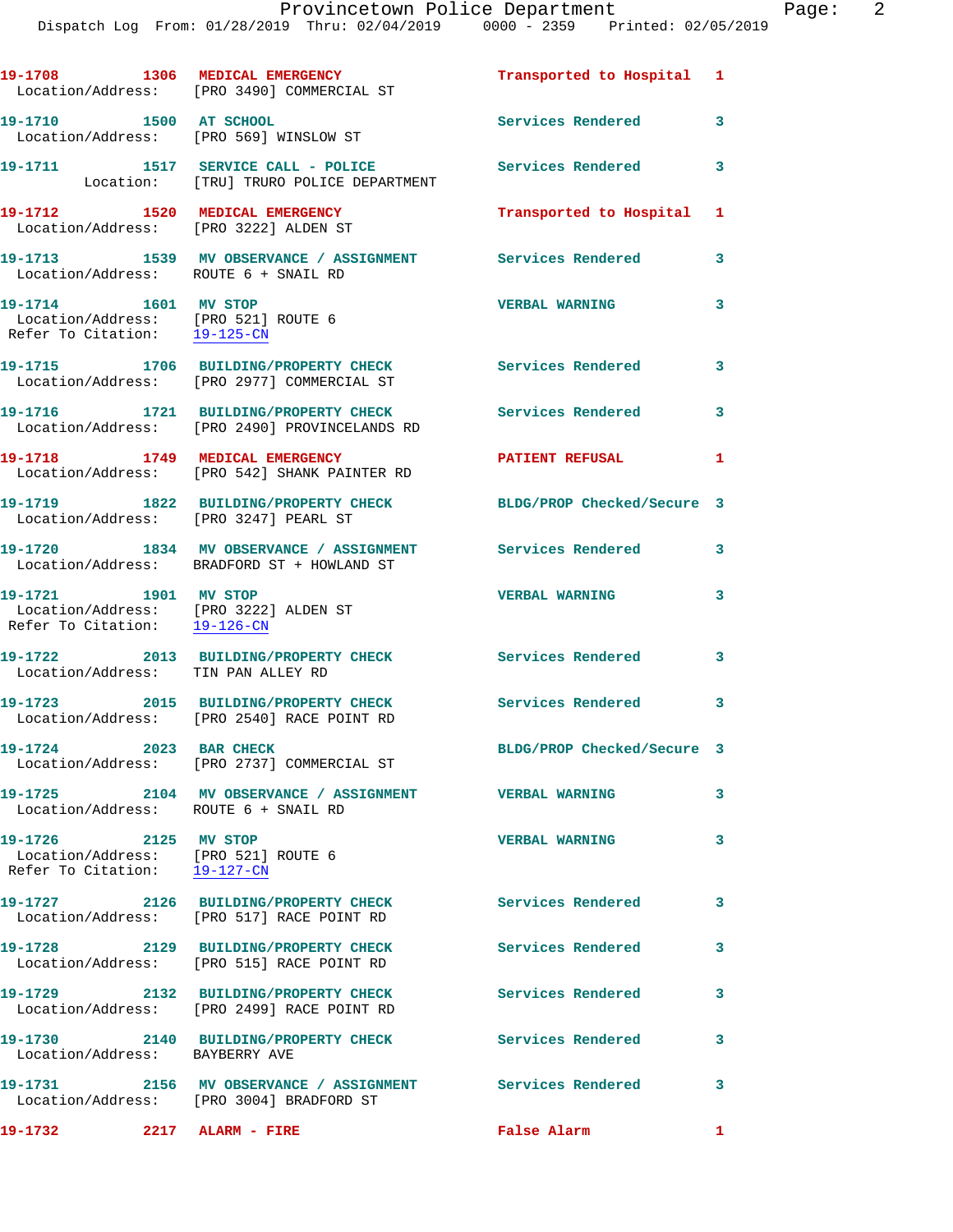|                                        | Provincetown Police Department<br>Dispatch Log From: 01/28/2019 Thru: 02/04/2019 0000 - 2359 Printed: 02/05/2019  |                   | Page: 3      |
|----------------------------------------|-------------------------------------------------------------------------------------------------------------------|-------------------|--------------|
|                                        | Location/Address: [PRO 1231] COMMERCIAL ST                                                                        |                   |              |
|                                        | 19-1733 2303 NOISE COMPLAINT<br>Location/Address: [PRO 442] HARRY KEMP WAY                                        | SPOKEN TO         | 3            |
|                                        | 19-1734 2327 MV OBSERVANCE / ASSIGNMENT Services Rendered 3<br>Location/Address: BRADFORD ST + STANDISH ST        |                   |              |
|                                        | 19-1735 2334 MV STOP<br>Location/Address: [PRO 2521] ROUTE 6<br>Refer To Citation: <u>19-128-CN</u>               | VERBAL WARNING 3  |              |
|                                        | 19-1736 2351 BUILDING/PROPERTY CHECK BLDG/PROP Checked/Secure 3<br>Location/Address: [PRO 75] CAPTAIN BERTIES WAY |                   |              |
|                                        | 19-1738 2356 MV OBSERVANCE / ASSIGNMENT Services Rendered 3<br>Location/Address: HOWLAND ST + BRADFORD ST         |                   |              |
|                                        | 19-1737 2357 MV COMPLAINT<br>Location/Address: [PRO 2520] PRINCE ST                                               | FOLLOW UP         | $\mathbf{2}$ |
| For Date: $01/29/2019$ - Tuesday       |                                                                                                                   |                   |              |
|                                        | 19-1740 0033 BUILDING/PROPERTY CHECK Services Rendered<br>Location/Address: [PRO 2494] BRADFORD ST                |                   | $\mathbf{3}$ |
|                                        | 19-1739 0034 BUILDING/PROPERTY CHECK Services Rendered 3<br>Location/Address: [PRO 2540] RACE POINT RD            |                   |              |
|                                        | 19-1741 0053 MV OBSERVANCE / ASSIGNMENT Services Rendered<br>Location/Address: BRADFORD ST + RYDER ST             |                   | 3            |
|                                        | 19-1742 0109 BUILDING/PROPERTY CHECK Services Rendered<br>Location/Address: [PRO 3430] COMMERCIAL ST              |                   | $\mathbf{3}$ |
|                                        | 19-1743 0116 MV OBSERVANCE / ASSIGNMENT Services Rendered 3<br>Location/Address: [PRO 3440] ROUTE 6               |                   |              |
|                                        | 19-1744 0130 MV OBSERVANCE / ASSIGNMENT Services Rendered<br>Location/Address: JEROME SMITH RD + SHANK PAINTER RD |                   | 3            |
|                                        | 19-1745 0232 BUILDING/PROPERTY CHECK BLDG/PROP Checked/Secure 3<br>Location/Address: [PRO 3259] MACMILLAN WHARF   |                   |              |
| Location/Address: SHANK PAINTER RD     | 19-1746 0245 MV OBSERVANCE / ASSIGNMENT Services Rendered 3                                                       |                   |              |
| Location/Address: [PRO 94] BRADFORD ST | 19-1747 0424 MV OBSERVANCE / ASSIGNMENT Services Rendered                                                         |                   | 3            |
| Location/Address: ROUTE 6 + HOWLAND ST | 19-1748 0455 MV OBSERVANCE / ASSIGNMENT Services Rendered 3                                                       |                   |              |
| Location/Address: ROUTE 6              | 19-1749 0507 MV OBSERVANCE / ASSIGNMENT Services Rendered                                                         |                   | 3            |
|                                        | 19-1750 0511 BUILDING/PROPERTY CHECK Services Rendered 3<br>Location/Address: [PRO 2977] COMMERCIAL ST            |                   |              |
|                                        | 19-1751 0521 MV OBSERVANCE / ASSIGNMENT Services Rendered<br>Location/Address: [PRO 58] BRADFORD ST               |                   | 3            |
|                                        | 19-1752 0534 FIRE - STRUCTURE 19-1752 Services Rendered<br>Location/Address: [PRO 537] SHANK PAINTER RD           |                   | $\mathbf{1}$ |
|                                        | 19-1753 0727 BUILDING/PROPERTY CHECK BLDG/PROP Checked/Secure 3<br>Location/Address: [PRO 3287] ROUTE 6           |                   |              |
|                                        | 19-1754 0809 MEDICAL EMERGENCY<br>Location/Address: [PRO 726] BRADFORD ST                                         | PATIENT REFUSAL 1 |              |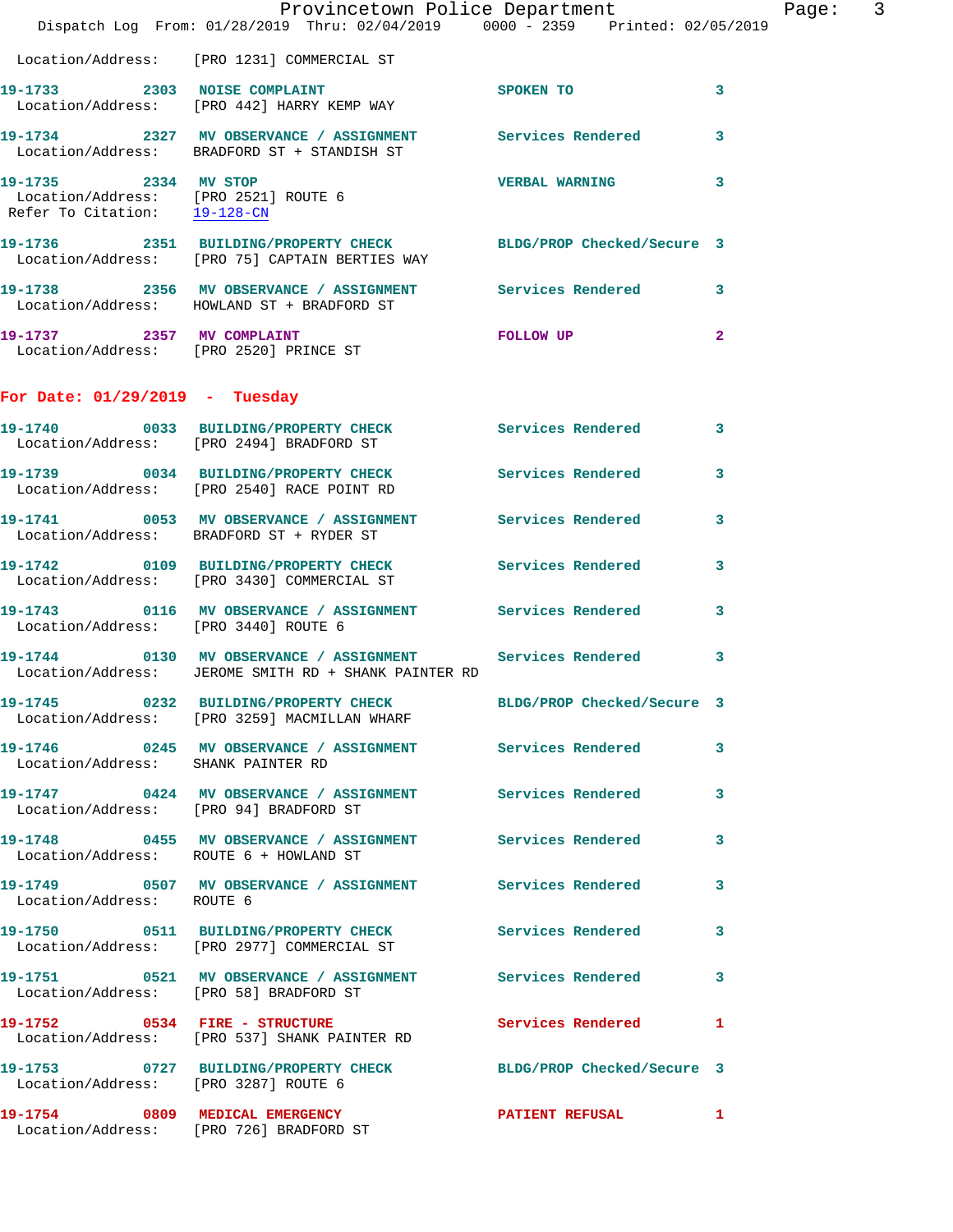|                                                                                              | 19-1755 0811 SERVICE CALL - POLICE 3 Services Rendered 3<br>Location/Address: [PRO 569] WINSLOW ST                |                            |                          |
|----------------------------------------------------------------------------------------------|-------------------------------------------------------------------------------------------------------------------|----------------------------|--------------------------|
|                                                                                              |                                                                                                                   |                            |                          |
| 19-1758 0905 MV STOP<br>Location/Address: ROUTE 6 + SNAIL RD<br>Refer To Citation: 19-129-CN |                                                                                                                   | <b>VERBAL WARNING</b>      | $\overline{\phantom{a}}$ |
|                                                                                              | 19-1760 0949 BUILDING/PROPERTY CHECK BLDG/PROP Checked/Secure 3<br>Location/Address: [PRO 2499] RACE POINT RD     |                            |                          |
|                                                                                              | 19-1761 0953 MV OBSERVANCE / ASSIGNMENT Citation / Warning Issue 3<br>Location/Address: [PRO 1520] BRADFORD ST    |                            |                          |
| 19-1762 0953 MV STOP                                                                         | Location/Address: [PRO 357] COMMERCIAL ST<br>Refer To Citation: R7274196                                          | Citation / Warning Issue 3 |                          |
| 19-1763 0958 FOLLOW UP                                                                       | Location/Address: [PRO 539] SHANK PAINTER RD                                                                      | Services Rendered 2        |                          |
| 19-1764 1004 ANIMAL CALL                                                                     | Location/Address: [PRO 2645] SHANK PAINTER RD                                                                     | SPOKEN TO                  | $\overline{2}$           |
| 19-1765 1008 MV STOP<br>Refer To Citation: 19-130-CN                                         | Location/Address: BRADFORD ST + BANGS ST                                                                          | <b>VERBAL WARNING</b>      | 3                        |
| 19-1766 1046 ANIMAL CALL<br>Location/Address: [PRO 3287] ROUTE 6                             |                                                                                                                   | SPOKEN TO                  | $\mathbf{2}$             |
| 19-1767 1047 FOLLOW UP                                                                       | Location/Address: [PRO 3296] SHANK PAINTER RD                                                                     | SPOKEN TO                  | $\overline{2}$           |
|                                                                                              | 19-1768 1052 TRAFFIC CONTROL<br>Location/Address: COMMERCIAL ST + POINT ST                                        | Services Rendered          | 3                        |
|                                                                                              | 19-1770 1133 PARK, WALK & TALK<br>Location/Address: [PRO 105] COMMERCIAL ST                                       | Services Rendered 3        |                          |
|                                                                                              | 19-1771 1148 BUILDING/PROPERTY CHECK<br>Location/Address: [PRO 2540] RACE POINT RD                                | Services Rendered 3        |                          |
| 19-1772 1150 PET PANTRY                                                                      | Location/Address: [PRO 3296] SHANK PAINTER RD                                                                     | Services Rendered          | $\mathbf{2}$             |
|                                                                                              | 19-1773 1151 MEDICAL EMERGENCY<br>Location/Address: [PRO 726] BRADFORD ST                                         | <b>PATIENT REFUSAL</b>     | 1                        |
|                                                                                              | Location/Address: RACE POINT RD + NELSON AVE                                                                      |                            | 3                        |
| 19-1776 1240 MV COLLISION                                                                    | Location/Address: [PRO 4109] COTTAGE ST                                                                           | SPOKEN TO                  | 1                        |
| 19-1777 1256 ALARM - GENERAL                                                                 | Location/Address: [PRO 1241] COMMERCIAL ST                                                                        | False Alarm                | 1                        |
|                                                                                              | 19-1778 1326 BUILDING/PROPERTY CHECK BLDG/PROP Checked/Secure 3<br>Location/Address: [PRO 75] CAPTAIN BERTIES WAY |                            |                          |
| 19-1779 1330 FOLLOW UP                                                                       | Location/Address: [PRO 1287] BRADFORD ST                                                                          | Could Not Locate 2         |                          |
| 19-1780 1418 ANIMAL CALL                                                                     | Location/Address: [PRO 3296] SHANK PAINTER RD                                                                     | SPOKEN TO                  | $\mathbf{2}$             |
|                                                                                              | 19-1781 1437 COMPLAINT - GENERAL                                                                                  | Referred to Other Agency 3 |                          |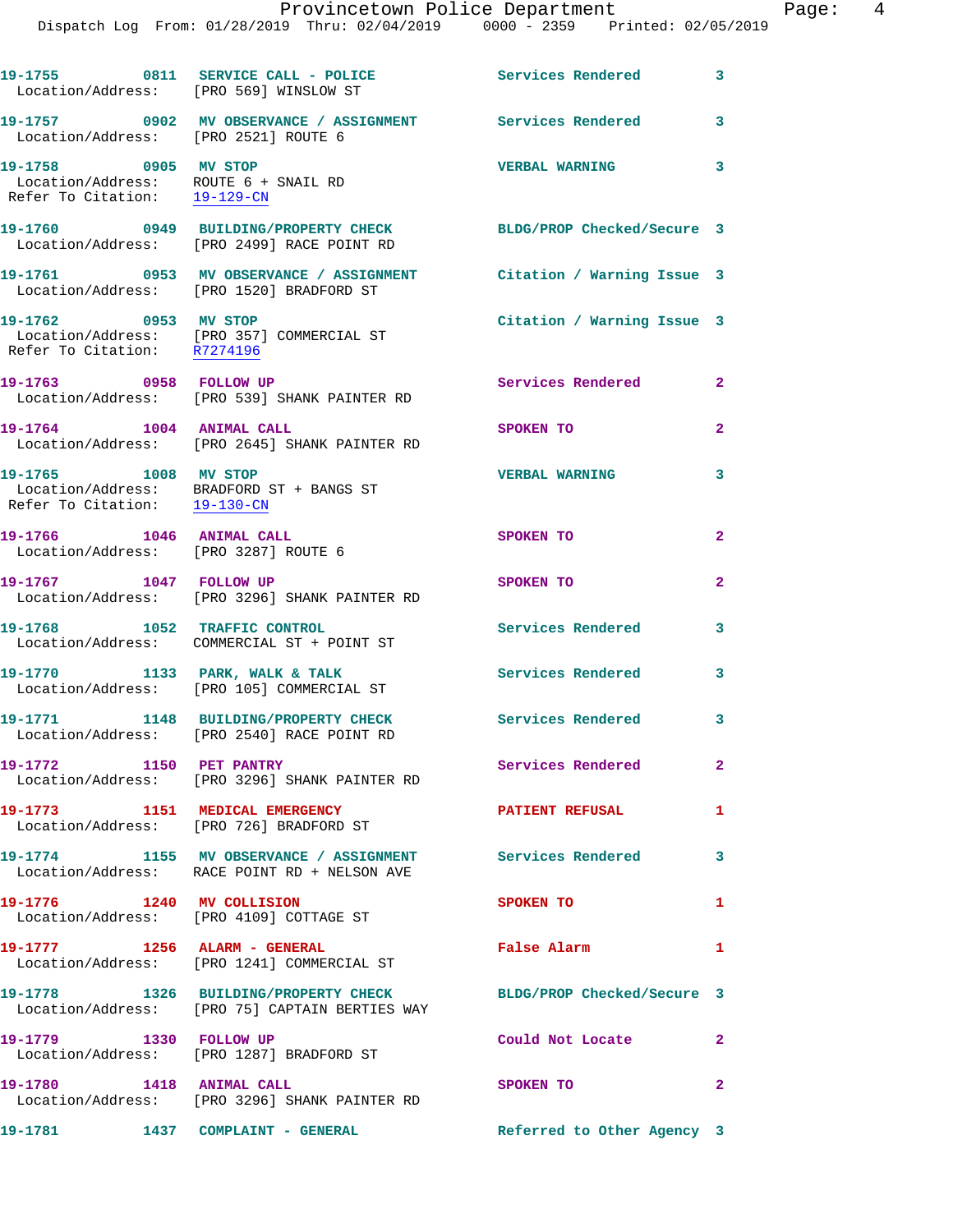|                                        | Dispatch Log From: 01/28/2019 Thru: 02/04/2019 0000 - 2359 Printed: 02/05/2019                                     | Provincetown Police Department | Page: 5 |
|----------------------------------------|--------------------------------------------------------------------------------------------------------------------|--------------------------------|---------|
|                                        | Location/Address: [PRO 536] SHANK PAINTER RD                                                                       |                                |         |
|                                        | 19-1782 1500 SERVICE CALL - POLICE Services Rendered 3<br>Location/Address: [PRO 569] WINSLOW ST                   |                                |         |
|                                        | 19-1783 1532 MV OBSERVANCE / ASSIGNMENT Citation / Warning Issue 3<br>Location/Address: [PRO 530] SHANK PAINTER RD |                                |         |
| 19-1784 1545 MV STOP                   | Location/Address: [PRO 3166] SHANK PAINTER RD<br>Refer To Citation: $\frac{\text{T1244274}}{12.44274}$             | Citation / Warning Issue 3     |         |
|                                        | 19-1785 1644 BUILDING/PROPERTY CHECK Services Rendered 3<br>Location/Address: [PRO 2483] COMMERCIAL ST             |                                |         |
|                                        | 19-1786 1705 BUILDING/PROPERTY CHECK BLDG/PROP Checked/Secure 3<br>Location/Address: [PRO 2490] PROVINCELANDS RD   |                                |         |
|                                        | 19-1787 1708 SUSPICIOUS VEHICLE<br>Location/Address: [PRO 2490] PROVINCELANDS RD                                   | Services Rendered 2            |         |
| Location/Address: [PRO 94] BRADFORD ST | 19-1788 1805 BUILDING/PROPERTY CHECK Services Rendered 3                                                           |                                |         |
|                                        | 19-1790 1926 FOLLOW UP<br>Location: PROVINCETOWN POLICE                                                            | Services Rendered 2            |         |
| Location/Address: ROUTE 6 + SNAIL RD   | 19-1791 1955 MV OBSERVANCE / ASSIGNMENT Services Rendered                                                          |                                | 3       |
|                                        | 19-1792 2024 MV OBSERVANCE / ASSIGNMENT No Action Required 3<br>Location/Address: [PRO 2577] BRADFORD ST           |                                |         |
| Location/Address: TIN PAN ALLEY RD     | 19-1793 2126 BUILDING/PROPERTY CHECK Services Rendered 3                                                           |                                |         |
|                                        | 19-1794 2129 BUILDING/PROPERTY CHECK Services Rendered 3<br>Location/Address: [PRO 2499] RACE POINT RD             |                                |         |
|                                        | 19-1795 2132 BUILDING/PROPERTY CHECK Services Rendered 3<br>Location/Address: [PRO 515] RACE POINT RD              |                                |         |
|                                        | 19-1796 2134 BUILDING/PROPERTY CHECK<br>Location/Address: [PRO 519] RACE POINT RD                                  | BLDG/PROP Checked/Secure 3     |         |
|                                        | 19-1797 2134 BUILDING/PROPERTY CHECK<br>Location/Address: [PRO 517] RACE POINT RD                                  | Services Rendered 3            |         |
|                                        | 19-1798 2138 BUILDING/PROPERTY CHECK<br>Location/Address: [PRO 530] SHANK PAINTER RD                               | BLDG/PROP Checked/Secure 3     |         |
|                                        | 19-1799 2138 BUILDING/PROPERTY CHECK<br>Location/Address: [PRO 2540] RACE POINT RD                                 | Services Rendered              | 3       |
|                                        | 19-1801 2203 BUILDING/PROPERTY CHECK BLDG/PROP Checked/Secure 3<br>Location/Address: [PRO 182] COMMERCIAL ST       |                                |         |
|                                        | 19-1802 2359 SUSPICIOUS MV<br>Location/Address: [PRO 526] RYDER ST EXT                                             | Services Rendered 2            |         |
| For Date: $01/30/2019$ - Wednesday     |                                                                                                                    |                                |         |
|                                        | 19-1803 0008 MV OBSERVANCE / ASSIGNMENT Services Rendered<br>Location/Address: HOWLAND ST + BRADFORD ST            |                                | 3       |
|                                        | 19-1804 0042 BUILDING/PROPERTY CHECK Services Rendered 3<br>Location/Address: [PRO 2494] BRADFORD ST               |                                |         |
|                                        | 19-1805 0048 BUILDING/PROPERTY CHECK BLDG/PROP Checked/Secure 3<br>Location/Address: [PRO 1778] SHANK PAINTER RD   |                                |         |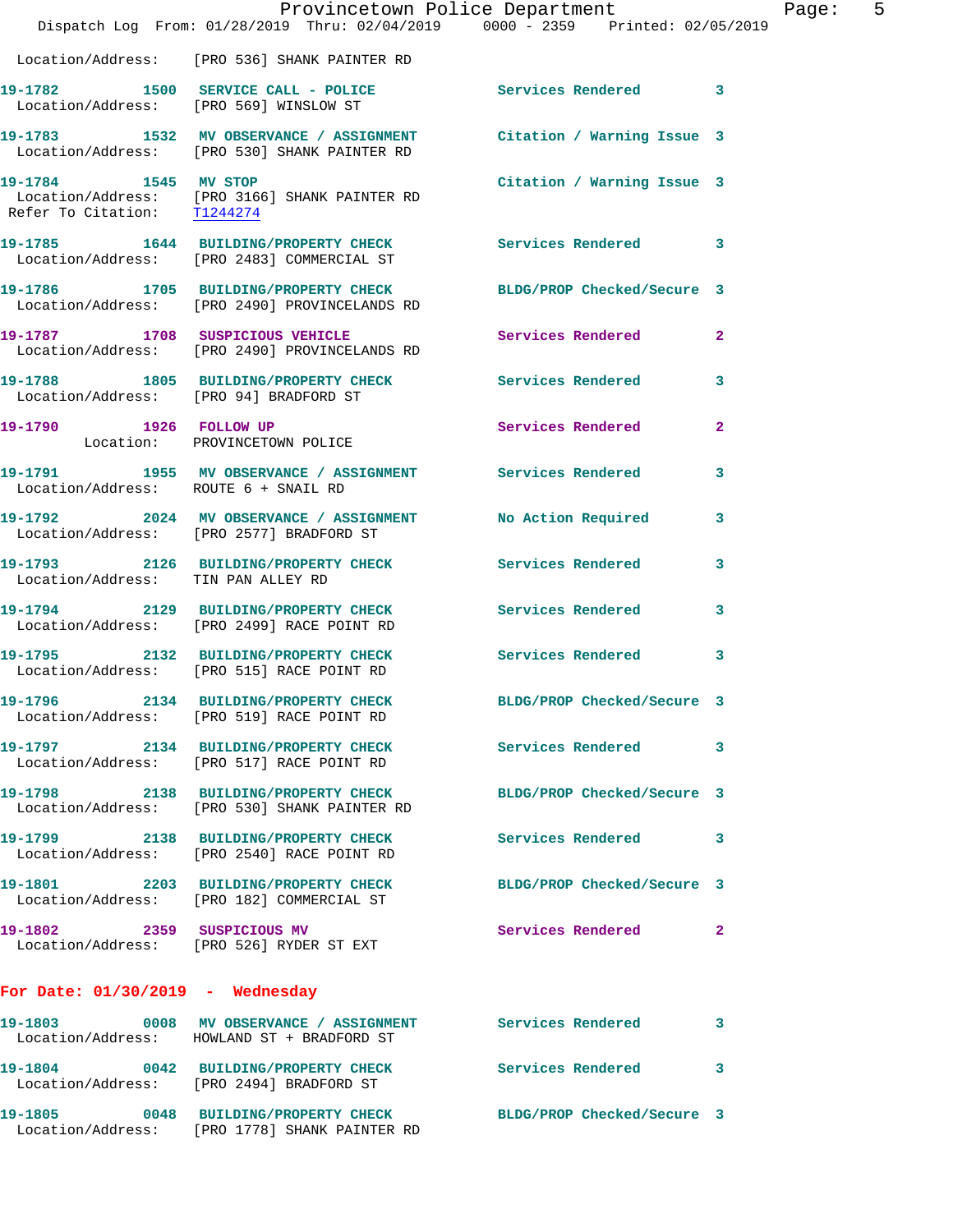Dispatch Log From: 01/28/2019 Thru: 02/04/2019 0000 - 2359 Printed: 02/05/2019

|                                                      | 19-1806 0054 BUILDING/PROPERTY CHECK Services Rendered<br>Location/Address: [PRO 3430] COMMERCIAL ST           |                            | 3            |   |
|------------------------------------------------------|----------------------------------------------------------------------------------------------------------------|----------------------------|--------------|---|
|                                                      | 19-1807 19959 MV OBSERVANCE / ASSIGNMENT Services Rendered<br>Location/Address: [PRO 447] JEROME SMITH RD      |                            | 3            |   |
|                                                      | 19-1808 0110 BUILDING/PROPERTY CHECK BLDG/PROP Checked/Secure 3<br>Location/Address: [PRO 1952] COMMERCIAL ST  |                            |              |   |
|                                                      | 19-1809 0128 BY-LAW VIOLATION<br>Location/Address: [PRO 399] COMMERCIAL ST                                     | LICENSING VIOLATION        | $\mathbf{2}$ |   |
| 19-1810 0128 MV STOP                                 | Location/Address: [PRO 357] COMMERCIAL ST<br>Refer To Citation: 19-131-CN                                      | <b>VERBAL WARNING</b>      | 3            |   |
|                                                      | 19-1811 6204 MV OBSERVANCE / ASSIGNMENT Services Rendered<br>Location/Address: CONWELL ST + ROUTE 6            |                            | 3            |   |
|                                                      | 19-1812 1990 0213 MV OBSERVANCE / ASSIGNMENT Services Rendered<br>Location/Address: COMMERCIAL ST + SNAIL RD   |                            | 3            |   |
|                                                      | 19-1813 6223 MV OBSERVANCE / ASSIGNMENT Services Rendered<br>Location/Address: [PRO 3440] ROUTE 6              |                            | 3            |   |
|                                                      | 19-1814 0252 BUILDING/PROPERTY CHECK<br>Location/Address: [PRO 530] SHANK PAINTER RD                           | BLDG/PROP Checked/Secure 3 |              |   |
|                                                      | 19-1815 0253 BUILDING/PROPERTY CHECK<br>Location/Address: [PRO 2898] JEROME SMITH RD                           | BLDG/PROP Checked/Secure 3 |              |   |
|                                                      | 19-1816  0344 MV OBSERVANCE / ASSIGNMENT Services Rendered<br>Location/Address: [PRO 94] BRADFORD ST           |                            | 3            |   |
|                                                      | 19-1817 0520 PARK, WALK & TALK<br>Location/Address: [PRO 539] SHANK PAINTER RD                                 | <b>Services Rendered</b>   | 3            |   |
|                                                      | Location/Address: BRADFORD ST + JOHNSON ST                                                                     |                            | 3            |   |
| 19-1819 0733 BUS ESCORT                              | Location/Address: [PRO 569] WINSLOW ST                                                                         | Services Rendered          | 3            |   |
| 19-1820 0747 ANIMAL CALL                             | Location/Address: [PRO 1994] COMMERCIAL ST                                                                     | <b>GONE ON ARRIVAL</b>     | $\mathbf{2}$ | 1 |
|                                                      | 19-1821 0753 BUILDING/PROPERTY CHECK<br>Location/Address: [PRO 2977] COMMERCIAL ST                             | Services Rendered          | 3            |   |
|                                                      | 19-1823 0835 AT SCHOOL<br>Location/Address: [PRO 569] WINSLOW ST                                               | Services Rendered          | 3            |   |
|                                                      | 19-1824 0851 BUILDING/PROPERTY CHECK Services Rendered<br>Location/Address: [PRO 2977] COMMERCIAL ST           |                            | 3            |   |
|                                                      | 19-1825 0911 MV OBSERVANCE / ASSIGNMENT Citation / Warning Issue 3<br>Location/Address: [PRO 1938] BRADFORD ST |                            |              |   |
| 19-1826 0920 MV STOP                                 | Location/Address: [PRO 1886] BRADFORD ST<br>Refer To Citation: R7274197                                        | Citation / Warning Issue 3 |              |   |
|                                                      | 19-1827 0924 MV OBSERVANCE / ASSIGNMENT BLDG/PROP Checked/Secure 3<br>Location/Address: [PRO 2521] ROUTE 6     |                            |              |   |
| 19-1828 0936 MV STOP<br>Refer To Citation: 19-133-CN | Location/Address: [PRO 1886] BRADFORD ST                                                                       | <b>VERBAL WARNING</b>      | 3            |   |
|                                                      | 19-1830 1019 SERVICE CALL - POLICE                                                                             | Services Rendered 3        |              |   |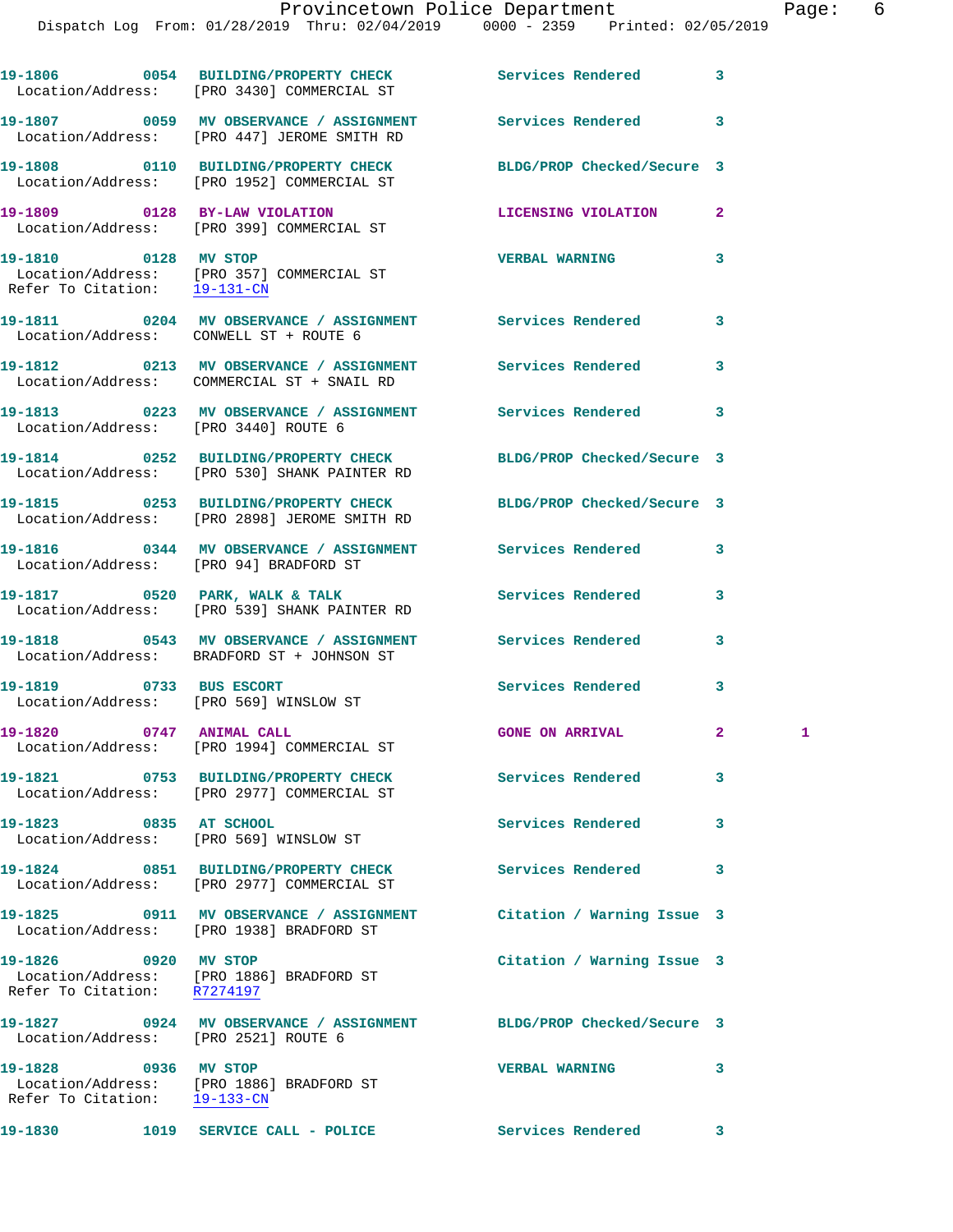|                                                                                             | Provincetown Police Department<br>Dispatch Log From: 01/28/2019 Thru: 02/04/2019 0000 - 2359 Printed: 02/05/2019                  |                            | P              |
|---------------------------------------------------------------------------------------------|-----------------------------------------------------------------------------------------------------------------------------------|----------------------------|----------------|
|                                                                                             | Location/Address: [PRO 1787] BRADFORD ST                                                                                          |                            |                |
|                                                                                             | 19-1831 1030 LOCKBOX INSTALLATION<br>Location/Address: [PRO 1245] SEASHORE PARK DR                                                | Services Rendered          | 3              |
|                                                                                             | 19-1833 1037 PARK, WALK & TALK<br>Location/Address: [PRO 105] COMMERCIAL ST                                                       | SPOKEN TO                  | 3              |
|                                                                                             | 19-1832 1039 PARK, WALK & TALK<br>Location/Address: [PRO 182] COMMERCIAL ST                                                       | <b>Services Rendered</b>   | 3              |
| 19-1834 1053 ANIMAL CALL                                                                    | Location/Address: [PRO 495] NELSON AVE                                                                                            | Services Rendered          | $\mathbf{2}$   |
|                                                                                             | 19-1835 1102 LOCKBOX INSTALLATION<br>Location/Address: [PRO 4123] NELSON AVE                                                      | <b>Services Rendered</b>   | 3              |
| 19-1836 1126 LOCKBOX REMOVALS<br>Location/Address: [PRO 701] BAKER AVE                      |                                                                                                                                   | <b>Services Rendered</b>   | 3              |
|                                                                                             | 19-1837 1130 SUSPICIOUS ACTIVITY<br>Location/Address: [PRO 1569] CUDWORTH ST                                                      | BLDG/PROP Checked/Secure 2 |                |
|                                                                                             | 19-1838 1138 ANIMAL CALL<br>Location/Address: [PRO 3296] SHANK PAINTER RD                                                         | SPOKEN TO                  | $\overline{2}$ |
|                                                                                             | 19-1839 1151 LOCKBOX INSTALLATION<br>Location/Address: [PRO 1245] SEASHORE PARK DR                                                | <b>Services Rendered</b>   | 3              |
|                                                                                             | 19-1840 1218 ASSIST CITIZEN<br>Location/Address: [PRO 106] COMMERCIAL ST                                                          | Referred to Other Agency 3 |                |
|                                                                                             | 19-1841 1237 MEDICAL EMERGENCY<br>Location/Address: [PRO 3421] COMMERCIAL ST                                                      | <b>PATIENT REFUSAL</b>     | 1              |
|                                                                                             | 19-1842 1339 HAZARDS<br>Location/Address: [PRO 4097] WINSLOW ST                                                                   | Removed Hazard             | $\overline{a}$ |
| 19-1845 1359 LOST PROPERTY<br>Location/Address: COMMERCIAL ST                               |                                                                                                                                   | <b>SPOKEN TO</b>           | 3              |
| Location/Address: STABLE PATH                                                               | 19-1843 1400 BUILDING/PROPERTY CHECK Services Rendered                                                                            |                            | 3              |
| Location/Address: NELSON AVE                                                                | 19-1844 1401 BUILDING/PROPERTY CHECK Services Rendered                                                                            |                            | 3              |
| Location/Address: [PRO 2513] ROUTE 6                                                        | 19-1846 1404 MV OBSERVANCE / ASSIGNMENT Services Rendered                                                                         |                            | 3              |
| 19-1847 1405 ANIMAL CALL                                                                    | Location/Address: [PRO 1349] COMMERCIAL ST                                                                                        | SPOKEN TO                  | $\mathbf{2}$   |
| 19-1848 1455 AT SCHOOL                                                                      | Location/Address: [PRO 569] WINSLOW ST                                                                                            | Services Rendered          | 3              |
|                                                                                             | 19-1849 1520 BUILDING/PROPERTY CHECK Services Rendered<br>Location/Address: [PRO 2977] COMMERCIAL ST                              |                            | 3              |
|                                                                                             | 19-1850            1536    MV OBSERVANCE / ASSIGNMENT               Services Rendered<br>Location/Address:     [PRO 3440] ROUTE 6 |                            | 3              |
| 19-1851 1539 MV STOP<br>Location/Address: ROUTE 6 + SNAIL RD<br>Refer To Citation: T1244275 |                                                                                                                                   | Citation / Warning Issue 3 |                |
| Location/Address: [PRO 37] BRADFORD ST                                                      | 19-1852 1658 SUSPICIOUS ACTIVITY                                                                                                  | Unfounded                  | $\mathbf{2}$   |
|                                                                                             | 19-1853 1711 BUILDING/PROPERTY CHECK<br>Location/Address: [PRO 526] RYDER ST EXT                                                  | <b>Services Rendered</b>   | 3              |

Page: 7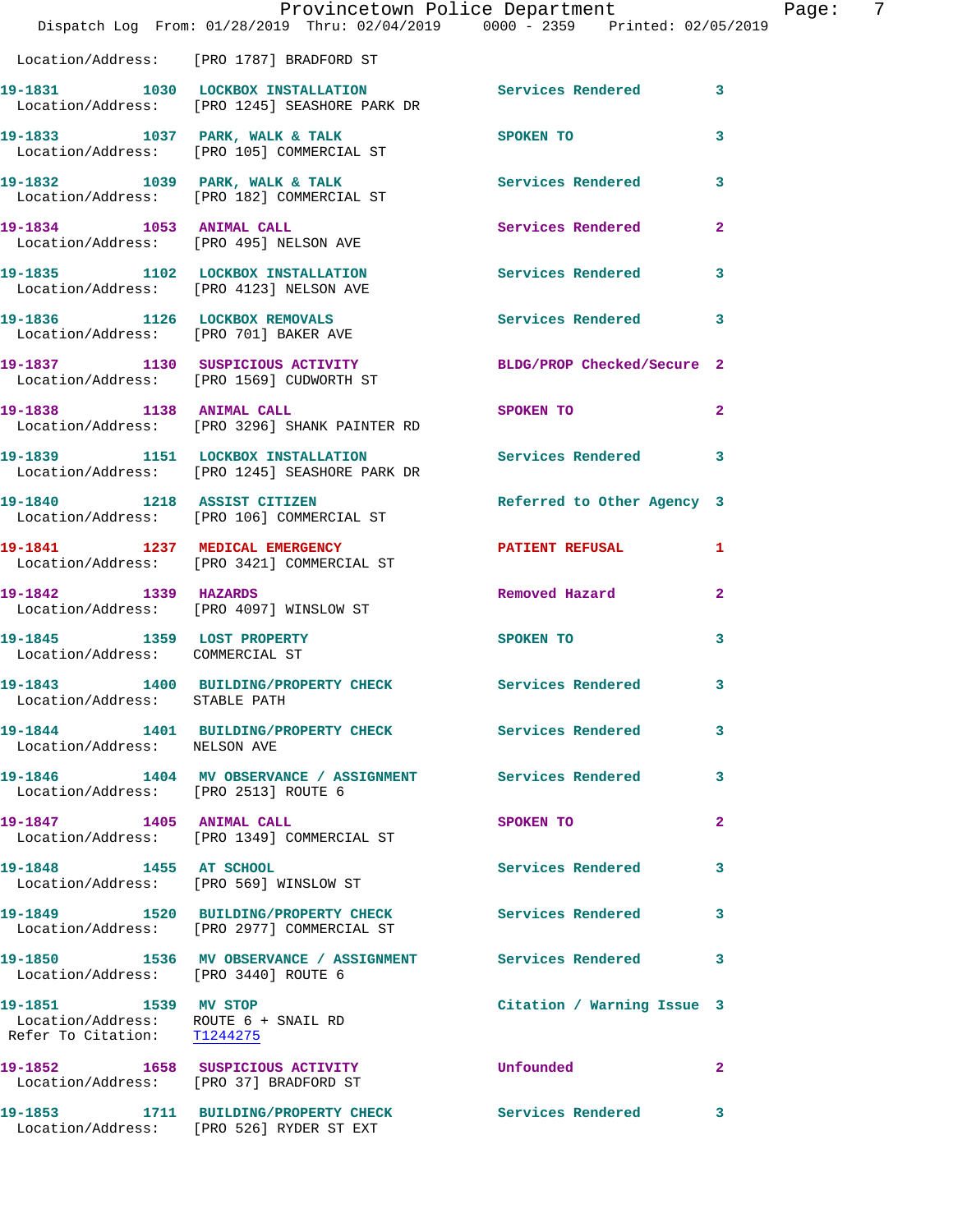|                                                      | 19-1854 1724 ALARM - GENERAL<br>Location/Address: [PRO 348] COMMERCIAL ST                                     | False Alarm                | $\mathbf{1}$               |
|------------------------------------------------------|---------------------------------------------------------------------------------------------------------------|----------------------------|----------------------------|
|                                                      | 19-1855 1804 BUILDING/PROPERTY CHECK<br>Location/Address: [PRO 2540] RACE POINT RD                            | Services Rendered          | 3                          |
|                                                      | 19-1856 1806 BUILDING/PROPERTY CHECK<br>Location/Address: TIN PAN ALLEY RD                                    | <b>Services Rendered</b>   | 3                          |
|                                                      | 19-1857 1940 ALARM - GENERAL<br>Location/Address: [PRO 530] SHANK PAINTER RD                                  | False Alarm                | 1                          |
| 19-1859 1953 MV STOP                                 | Location/Address: ROUTE 6 + SNAIL RD<br>Refer To Citation: $\frac{19-134-CN}{}$                               | <b>VERBAL WARNING</b>      | 3                          |
|                                                      | 19-1860 2003 ANIMAL CALL<br>Location/Address: [PRO 338] SHANK PAINTER RD                                      | SPOKEN TO                  | $\mathbf{2}$               |
|                                                      | 19-1861 2019 BUILDING/PROPERTY CHECK Services Rendered 3<br>Location/Address: [PRO 94] BRADFORD ST            |                            |                            |
|                                                      | 19-1862 2022 FOLLOW UP<br>Location/Address: [PRO 530] SHANK PAINTER RD                                        | BLDG/PROP Checked/Secure 2 |                            |
|                                                      | 19-1863 2036 MV OBSERVANCE / ASSIGNMENT Services Rendered<br>Location/Address: [PRO 94] BRADFORD ST           |                            | 3                          |
| 19-1864 2043 MV STOP<br>Refer To Citation: 19-135-CN | Location/Address: [PRO 1665] CONWELL ST                                                                       | <b>VERBAL WARNING</b>      | 3                          |
|                                                      | 19-1865 2057 MV STOP<br>Location/Address: PRINCE ST + BRADFORD ST<br>Refer To Citation: $\frac{19-136-CN}{2}$ | <b>VERBAL WARNING</b>      | 3                          |
|                                                      | 19-1866 2142 BUILDING/PROPERTY CHECK<br>Location/Address: [PRO 517] RACE POINT RD                             | Services Rendered          | 3                          |
|                                                      | 19-1867 2144 BUILDING/PROPERTY CHECK<br>Location/Address: [PRO 2499] RACE POINT RD                            | <b>Services Rendered</b>   | 3                          |
|                                                      | 19-1868 2329 MV OBSERVANCE / ASSIGNMENT Services Rendered<br>Location/Address: HOWLAND ST + BRADFORD ST       |                            | 3                          |
|                                                      | 19-1870  2353 SUSPICIOUS ACTIVITY<br>Location/Address: [PRO 196] COMMERCIAL ST                                | Could Not Locate           | $\mathbf{2}$               |
| For Date: $01/31/2019$ - Thursday                    |                                                                                                               |                            |                            |
|                                                      | 19-1871 0036 BUILDING/PROPERTY CHECK<br>Location/Address: [PRO 3259] MACMILLAN WHARF                          | <b>Services Rendered</b>   | 3                          |
|                                                      | 19-1872 0044 MV OBSERVANCE / ASSIGNMENT Services Rendered<br>Location/Address: [PRO 94] BRADFORD ST           |                            | 3                          |
|                                                      | 19-1873 0048 MV OBSERVANCE / ASSIGNMENT<br>Location/Address: HOWLAND ST + BRADFORD ST                         | Services Rendered          | 3                          |
|                                                      | 19-1874 0138 BUILDING/PROPERTY CHECK<br>Location/Address: [PRO 2494] BRADFORD ST                              | Services Rendered          | $\overline{\phantom{a}}$ 3 |
|                                                      | 19-1876   0205   ALARM - GENERAL<br>Location/Address: [PRO 3373] MILLER HILL RD                               | False Alarm Weather (No 1  |                            |
| 19-1875                                              | 0206 BUILDING/PROPERTY CHECK BLDG/PROP Checked/Secure 3<br>Location/Address: [PRO 440] HARRY KEMP WAY         |                            |                            |
|                                                      | 19-1877 0251 BUILDING/PROPERTY CHECK                                                                          | <b>Services Rendered</b>   | $\sim$ 3                   |
|                                                      |                                                                                                               |                            |                            |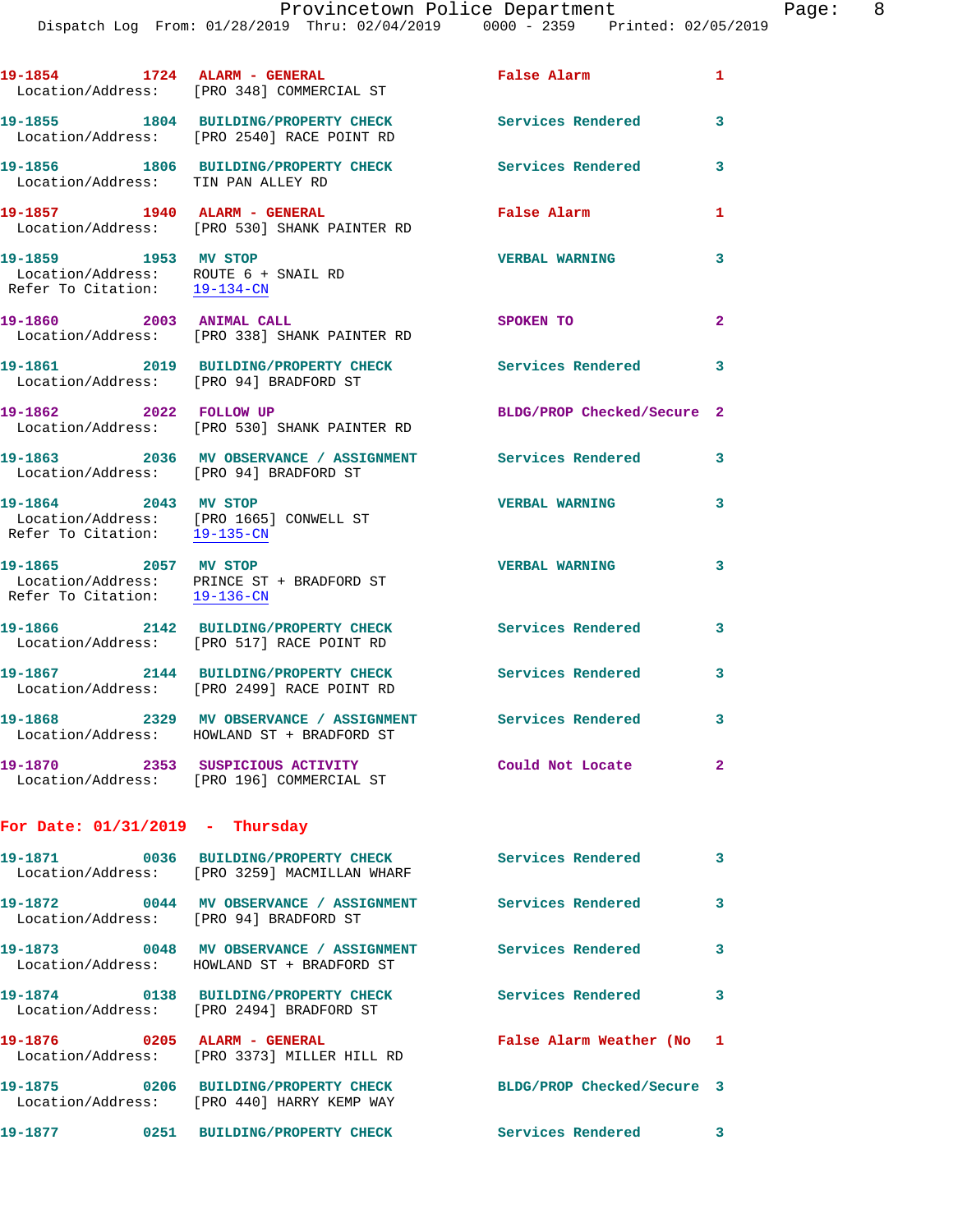|                                                                                              | Provincetown Police Department                                                                                |                            |                |
|----------------------------------------------------------------------------------------------|---------------------------------------------------------------------------------------------------------------|----------------------------|----------------|
|                                                                                              | Dispatch Log From: 01/28/2019 Thru: 02/04/2019 0000 - 2359 Printed: 02/05/2019                                |                            |                |
|                                                                                              | Location/Address: [PRO 2977] COMMERCIAL ST                                                                    |                            |                |
|                                                                                              | 19-1878 0428 BUILDING/PROPERTY CHECK BLDG/PROP Checked/Secure 3<br>Location/Address: [PRO 444] HIGH POLE HILL |                            |                |
| Location/Address: [PRO 521] ROUTE 6                                                          |                                                                                                               |                            | 3              |
|                                                                                              | 19-1880 0602 BUILDING/PROPERTY CHECK Services Rendered<br>Location/Address: [PRO 3276] COMMERCIAL ST          |                            | 3              |
| Location/Address: ROUTE 6                                                                    | 19-1881 6614 MV OBSERVANCE / ASSIGNMENT Services Rendered                                                     |                            | 3              |
| 19-1882 0746 AT SCHOOL                                                                       | Location/Address: [PRO 569] WINSLOW ST                                                                        | Services Rendered          | 3              |
| 19-1883 0927 ALARM - GENERAL<br>Location/Address: HENSCHE LN                                 |                                                                                                               | <b>False Alarm</b>         | 1              |
| 19-1884 0953 TRAFFIC CONTROL<br>Location/Address: [PRO 453] KILEY CT                         |                                                                                                               | SPOKEN TO                  | 3              |
|                                                                                              | 19-1885 1103 BUILDING/PROPERTY CHECK<br>Location/Address: [PRO 3259] MACMILLAN WHARF                          | Services Rendered          | 3              |
|                                                                                              | 19-1886    1122    ALARM - FIRE<br>Location/Address: [PRO 2820] COMMERCIAL ST                                 | False Alarm                | 1              |
|                                                                                              | 19-1887 1143 HARASSMENT / THREATS<br>Location/Address: [PRO 3489] COMMERCIAL ST                               | <b>SPOKEN TO</b>           | $\overline{a}$ |
|                                                                                              | 19-1888 1326 SERVICE CALL - POLICE<br>Location/Address: [PRO 542] SHANK PAINTER RD                            | Services Rendered          | 3              |
|                                                                                              | 19-1889 1339 MV OBSERVANCE / ASSIGNMENT<br>Location/Address: RYDER ST + BRADFORD ST                           | Services Rendered          | 3              |
| 19-1890 1451 AT SCHOOL                                                                       | Location/Address: [PRO 569] WINSLOW ST                                                                        | <b>Services Rendered</b>   | 3              |
| 19–1891<br>Location/Address: HARBOUR DR                                                      | 1531 MV OBSERVANCE / ASSIGNMENT Services Rendered                                                             |                            | 3              |
| Location/Address: [PRO 569] WINSLOW ST                                                       | 19-1892 1557 PARK, WALK & TALK                                                                                | <b>Services Rendered</b>   | 3              |
| 19-1893    1602    HAZARDS                                                                   | Location/Address: [PRO 3603] CONWELL ST                                                                       | Services Rendered          | 2              |
|                                                                                              | 19-1895 1814 MEDICAL EMERGENCY<br>Location/Address: [PRO 1548] COMMERCIAL ST                                  | <b>PATIENT REFUSAL</b>     | 1              |
| 19-1896 2046 MV STOP<br>Location/Address: ROUTE 6 + SNAIL RD<br>Refer To Citation: 19-137-CN |                                                                                                               | <b>VERBAL WARNING</b>      | 3              |
|                                                                                              | 19-1897 2107 BUILDING/PROPERTY CHECK<br>Location/Address: [PRO 3430] COMMERCIAL ST                            | Services Rendered          | 3              |
| 19-1899 2142 MEDICAL EMERGENCY                                                               | Location/Address: [PRO 2283] COMMERCIAL ST                                                                    | Transported to Hospital    | 1              |
|                                                                                              | 19-1898 2144 PARK, WALK & TALK<br>Location/Address: [PRO 539] SHANK PAINTER RD                                | <b>Services Rendered</b>   | 3              |
|                                                                                              | 19-1901 2356 BUILDING/PROPERTY CHECK<br>Location/Address: [PRO 182] COMMERCIAL ST                             | BLDG/PROP Checked/Secure 3 |                |

**For Date: 02/01/2019 - Friday**

Page: 9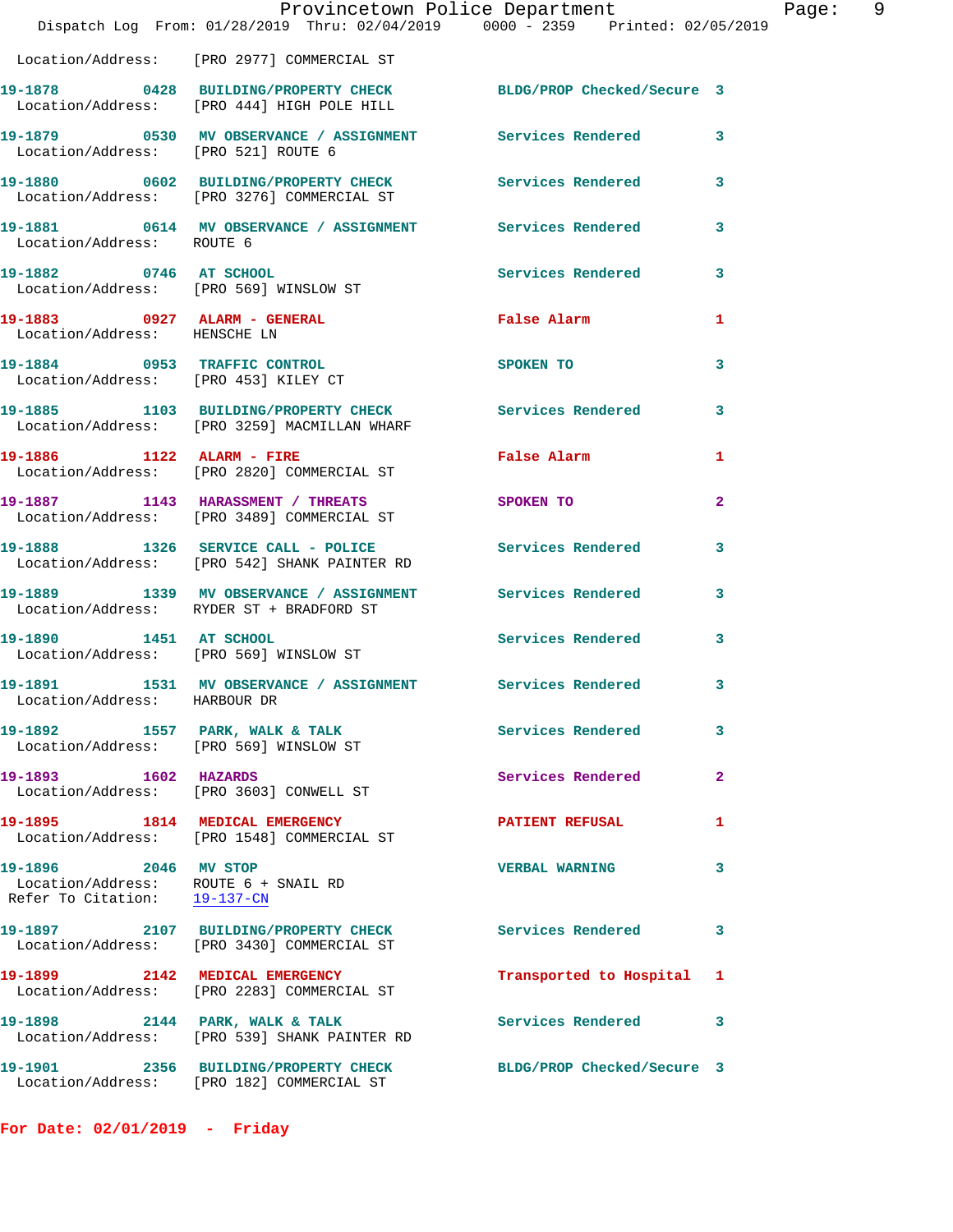|                                                                    | 19-1902 0019 MV OBSERVANCE / ASSIGNMENT Services Rendered 3<br>Location/Address: [PRO 3004] BRADFORD ST    |                                      |                            |
|--------------------------------------------------------------------|------------------------------------------------------------------------------------------------------------|--------------------------------------|----------------------------|
|                                                                    | 19-1903 0027 BUILDING/PROPERTY CHECK<br>Location/Address: [PRO 75] CAPTAIN BERTIES WAY                     | BLDG/PROP Checked/Secure 3           |                            |
|                                                                    | 19-1904 0028 BUILDING/PROPERTY CHECK<br>Location/Address: [PRO 3430] COMMERCIAL ST                         | Services Rendered                    | $\mathbf{3}$               |
|                                                                    | 19-1905 0044 MV OBSERVANCE / ASSIGNMENT<br>Location/Address: SNAIL RD + COMMERCIAL ST                      | <b>Services Rendered</b>             | 3                          |
|                                                                    | 19-1906 0106 BUILDING/PROPERTY CHECK<br>Location/Address: [PRO 526] RYDER ST EXT                           | Services Rendered                    | 3                          |
|                                                                    | 19-1907 0112 MV OBSERVANCE / ASSIGNMENT<br>Location/Address: SHANK PAINTER RD + ROUTE 6                    | <b>Services Rendered</b>             | 3                          |
|                                                                    | 19-1908 0136 BUILDING/PROPERTY CHECK<br>Location/Address: [PRO 3259] MACMILLAN WHARF                       | Services Rendered                    | 3                          |
|                                                                    | 19-1909 0144 MV OBSERVANCE / ASSIGNMENT<br>Location/Address: HOWLAND ST + BRADFORD ST                      | Services Rendered 3                  |                            |
|                                                                    | 19-1910 0217 BUILDING/PROPERTY CHECK<br>Location/Address: [PRO 2977] COMMERCIAL ST                         | BLDG/PROP Checked/Secure 3           |                            |
|                                                                    | 19-1911 0322 BUILDING/PROPERTY CHECK<br>Location/Address: [PRO 516] RACE POINT RD                          | BLDG/PROP Checked/Secure 3           |                            |
|                                                                    | 19-1912 0432 BUILDING/PROPERTY CHECK<br>Location/Address: [PRO 545] SHANK PAINTER RD                       | BLDG/PROP Checked/Secure 3           |                            |
|                                                                    | 19-1914 0432 BUILDING/PROPERTY CHECK<br>Location/Address: [PRO 3317] CEMETERY RD                           | Services Rendered 3                  |                            |
|                                                                    | 19-1913 0434 BUILDING/PROPERTY CHECK<br>Location/Address: [PRO 2564] COMMERCIAL ST                         | BLDG/PROP Checked/Secure 3           |                            |
| Location/Address: SHANK PAINTER RD                                 | 19-1915 6525 MV OBSERVANCE / ASSIGNMENT Services Rendered 3                                                |                                      |                            |
| Location/Address: ROUTE 6 + SNAIL RD                               |                                                                                                            |                                      | $\overline{\phantom{a}}$ 3 |
|                                                                    | 19-1917 6546 MV OBSERVANCE / ASSIGNMENT Services Rendered<br>Location/Address: CONWELL ST + HARRY KEMP WAY |                                      | 3                          |
| Location/Address: ROUTE 6                                          | 19-1918 6809 MV OBSERVANCE / ASSIGNMENT Services Rendered                                                  |                                      | 3                          |
| Location/Address: [PRO 569] WINSLOW ST                             | 19-1919 0814 SERVICE CALL - POLICE                                                                         | <b>Services Rendered</b>             | $\overline{\mathbf{3}}$    |
|                                                                    | 19-1920 0847 BUILDING/PROPERTY CHECK<br>Location/Address: [PRO 2977] COMMERCIAL ST                         | <b>Services Rendered</b>             | 3                          |
| 19-1921 0902 ANIMAL CALL<br>Location/Address: BRADFORD ST          |                                                                                                            | Services Rendered 2                  |                            |
| Location/Address: [PRO 3287] ROUTE 6                               | 19-1924 0927 BUILDING/PROPERTY CHECK                                                                       | BLDG/PROP Checked/Secure 3           |                            |
| 19-1922 0934 PARADE/FUNERAL<br>Location/Address: JEROME SMITH RD   |                                                                                                            | Services Rendered                    | $\mathbf{2}$               |
| 19-1923 0938 ANIMAL CALL<br>Location/Address: [PRO 560] TREMONT ST |                                                                                                            | Services Rendered                    | $\mathbf{2}$               |
| 19-1925                                                            | 1005 SERVICE CALL - POLICE                                                                                 | <b>Services Rendered</b><br>$\sim$ 3 |                            |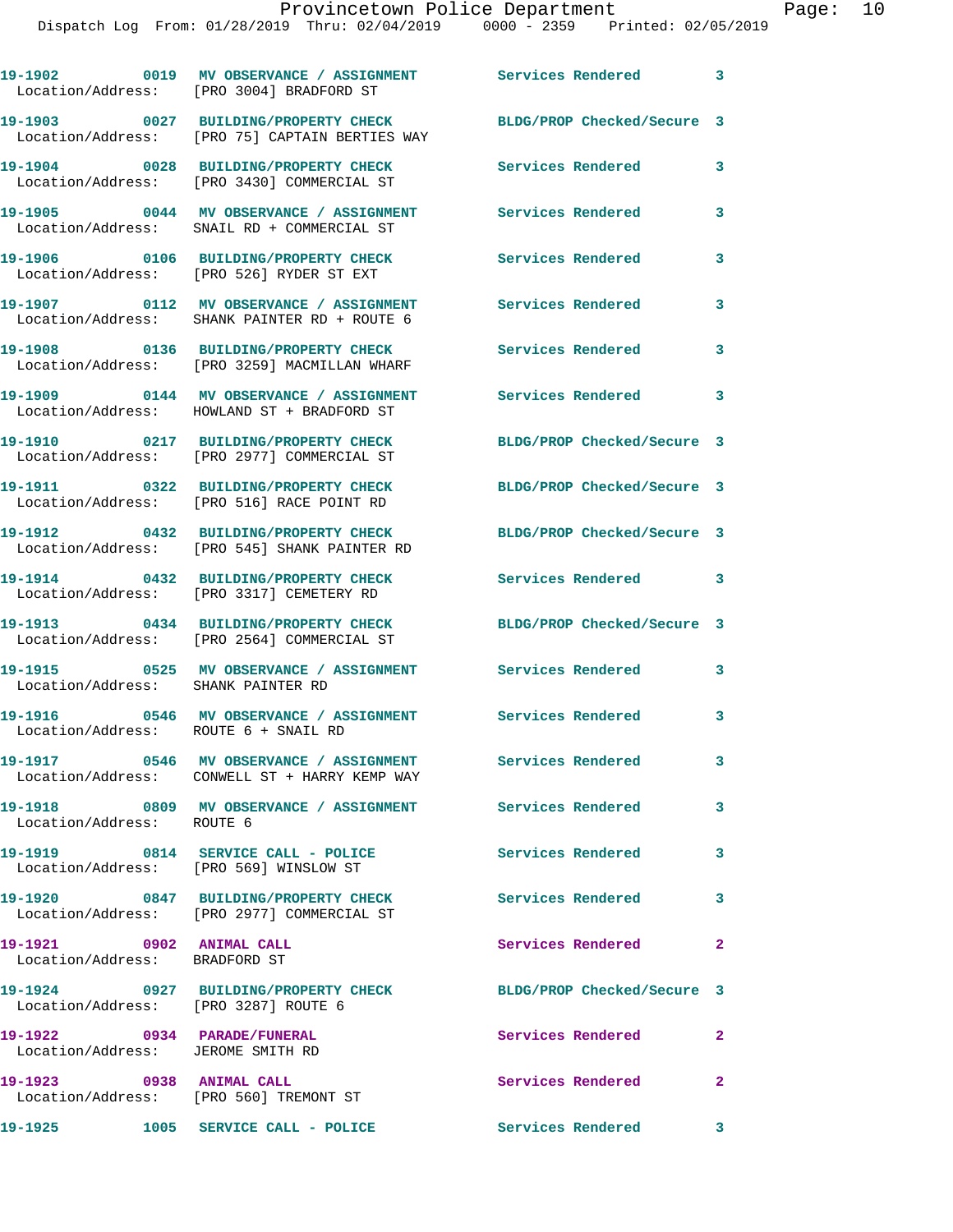|                                                                 | Provincetown Police Department                                                                                |                            |              |
|-----------------------------------------------------------------|---------------------------------------------------------------------------------------------------------------|----------------------------|--------------|
|                                                                 | Dispatch Log From: 01/28/2019 Thru: 02/04/2019 0000 - 2359 Printed: 02/05/2019                                |                            |              |
|                                                                 | Location/Address: [PRO 537] SHANK PAINTER RD                                                                  |                            |              |
| 19-1928 1011 911 - GENERAL<br>Location/Address: [EAH] STATE HWY |                                                                                                               | Referred to Other Agency 1 |              |
|                                                                 | 19-1929 1040 GENERAL INFO<br>Location/Address: [PRO 849] COMMERCIAL ST                                        | <b>Services Rendered</b>   | 3            |
|                                                                 | 19-1926 1050 BUILDING/PROPERTY CHECK<br>Location/Address: [PRO 3317] CEMETERY RD                              | BLDG/PROP Checked/Secure 3 |              |
|                                                                 | 19-1927 1051 BUILDING/PROPERTY CHECK<br>Location/Address: [PRO 3318] CEMETERY RD                              | BLDG/PROP Checked/Secure 3 |              |
|                                                                 | 19-1930 1109 BUILDING/PROPERTY CHECK Services Rendered<br>Location/Address: [PRO 526] RYDER ST EXT            |                            | 3            |
|                                                                 | 19-1931 1120 MV OBSERVANCE / ASSIGNMENT Services Rendered<br>Location/Address: [PRO 106] COMMERCIAL ST        |                            | 3            |
|                                                                 | 19-1932 1140 PARK, WALK & TALK<br>Location/Address: [PRO 105] COMMERCIAL ST                                   | <b>Services Rendered</b>   | 3            |
| Location/Address: WINTHROP ST                                   | 19-1933 1206 COMPLAINT - GENERAL                                                                              | SPOKEN TO                  | 3            |
|                                                                 | 19-1934 1222 MV OBSERVANCE / ASSIGNMENT Services Rendered<br>Location/Address: BRADFORD ST + STANDISH ST      |                            | 3            |
|                                                                 | 19-1935 1427 MV OBSERVANCE / ASSIGNMENT Services Rendered<br>Location/Address: SHANK PAINTER RD + PROVINCE RD |                            | 3            |
| 19-1936 1453 AT SCHOOL                                          | Location/Address: [PRO 569] WINSLOW ST                                                                        | Services Rendered          | 3            |
|                                                                 | 19-1937 1547 COMPLAINT - GENERAL Referred to Other Agency 3<br>Location/Address: [PRO 542] SHANK PAINTER RD   |                            |              |
| 19-1938 1613 DRONE FLIGHT                                       | Location/Address: [PRO 106] COMMERCIAL ST                                                                     | <b>Services Rendered</b>   | 3            |
| Location/Address: [PRO 2513] ROUTE 6                            | 19-1939 1626 MV OBSERVANCE / ASSIGNMENT Services Rendered                                                     |                            | 3            |
| 19-1940 1631 MV STOP                                            | Location/Address: [PRO 958] JEROME SMITH RD<br>Refer To Citation: 19-138-CN                                   | <b>VERBAL WARNING</b>      | 3            |
| 19-1941 1655 MV HIT & RUN                                       | Location/Address: [PRO 3293] COMMERCIAL ST                                                                    | <b>Services Rendered</b>   | $\mathbf{2}$ |
| 19-1942 1739 MV STOP<br>Refer To Citation: 19-139-CN            | Location/Address: PRISCILLA ALDEN RD + BRADFORD ST                                                            | <b>VERBAL WARNING</b>      | 3            |
|                                                                 | 19-1943 1923 MV OBSERVANCE / ASSIGNMENT Services Rendered<br>Location/Address: HOWLAND ST + BRADFORD ST       |                            | 3            |
| 19-1944 1929 MV STOP                                            | Location/Address: PRISCILLA ALDEN RD + BRADFORD ST<br>Refer To Citation: T1244250                             | Arrest(s) Made             | 3            |
| Refer To Arrest: 19-10-AR                                       |                                                                                                               |                            |              |
|                                                                 | 19-1945 2208 MEDICAL EMERGENCY<br>Location/Address: [PRO 542] SHANK PAINTER RD                                | <b>Services Rendered</b>   | 1            |
| 19-1946 2316 MEDICAL EMERGENCY                                  | Location/Address: [PRO 3222] ALDEN ST                                                                         | Transported to Hospital    | 1            |
| Location/Address: [PRO 1780] JOHNSON ST                         | 19-1947 2343 BUILDING/PROPERTY CHECK                                                                          | BLDG/PROP Checked/Secure 3 |              |

Page:  $11$ <br>
<sup>19</sup>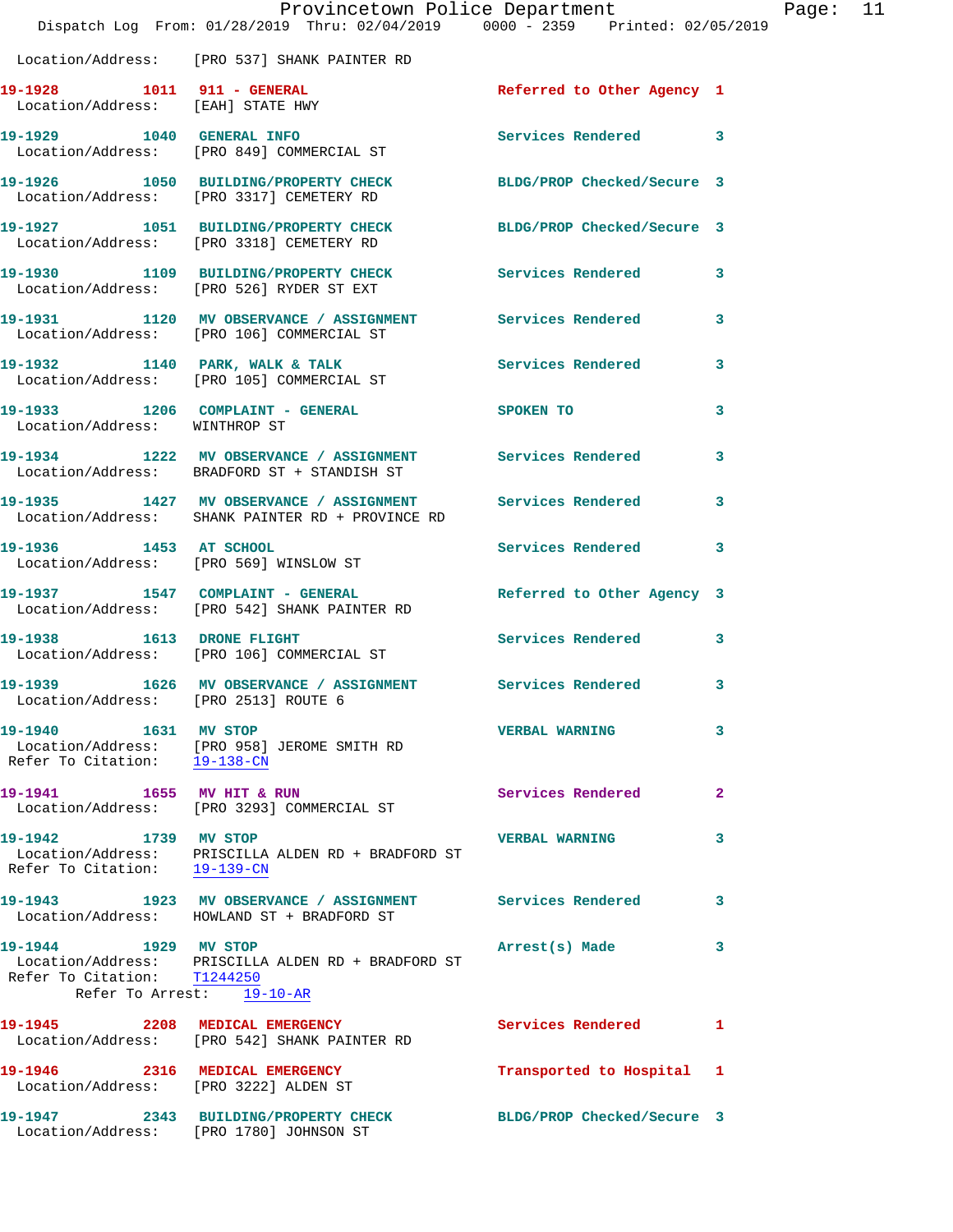|                                                              |                                                                                                                         | Provincetown Police Department |              | Page: 12 |  |
|--------------------------------------------------------------|-------------------------------------------------------------------------------------------------------------------------|--------------------------------|--------------|----------|--|
|                                                              | Dispatch Log From: 01/28/2019 Thru: 02/04/2019 0000 - 2359 Printed: 02/05/2019                                          |                                |              |          |  |
| 19-1948 2345 MV STOP<br>Location/Address: [PRO 2513] ROUTE 6 |                                                                                                                         | No Action Required 3           |              |          |  |
| Location/Address: ROUTE 6 + HOWLAND ST                       | 19-1949 2350 MV OBSERVANCE / ASSIGNMENT Services Rendered                                                               |                                | 3            |          |  |
|                                                              | 19-1950 2355 BUILDING/PROPERTY CHECK BLDG/PROP Checked/Secure 3<br>Location/Address: [PRO 530] SHANK PAINTER RD         |                                |              |          |  |
| For Date: $02/02/2019$ - Saturday                            |                                                                                                                         |                                |              |          |  |
| 19-1951 0000 MV STOP<br>Refer To Citation: 19-140-CN         | Location/Address: [PRO 413] CONWELL ST                                                                                  | <b>VERBAL WARNING</b>          | $\mathbf{3}$ |          |  |
|                                                              | 19-1952 0010 MV OBSERVANCE / ASSIGNMENT Services Rendered<br>Location/Address: ROUTE 6 + SHANK PAINTER RD               |                                | 3            |          |  |
|                                                              | 19-1953 0053 MV OBSERVANCE / ASSIGNMENT Services Rendered<br>Location/Address: BRADFORD ST + RYDER ST                   |                                | $\mathbf{3}$ |          |  |
| Refer To Citation: 19-141-CN                                 | 19-1954      0113   MV STOP<br>Location/Address:   [PRO 3004] BRADFORD ST                                               | <b>VERBAL WARNING</b>          | 3            |          |  |
|                                                              | 19-1955 0142 MV OBSERVANCE / ASSIGNMENT Services Rendered<br>Location/Address: SHANK PAINTER RD + BROWNE ST             |                                | 3            |          |  |
|                                                              | 19-1956 0145 BUILDING/PROPERTY CHECK BLDG/PROP Checked/Secure 3<br>Location/Address: [PRO 1886] BRADFORD ST             |                                |              |          |  |
|                                                              | 19-1957 0146 PARKING COMPLAINT<br>Location/Address: [PRO 3335] COMMERCIAL ST                                            | Citation / Warning Issue 3     |              |          |  |
|                                                              | 19-1958 0200 BUILDING/PROPERTY CHECK BLDG/PROP Checked/Secure 3<br>Location/Address: [PRO 2483] COMMERCIAL ST           |                                |              |          |  |
|                                                              | 19-1959 		 0215 BUILDING/PROPERTY CHECK Services Rendered<br>Location/Address: [PRO 2540] RACE POINT RD                 |                                | $\mathbf{3}$ |          |  |
|                                                              | 19-1960 0248 BUILDING/PROPERTY CHECK<br>Location/Address: [PRO 3259] MACMILLAN WHARF                                    | Services Rendered 3            |              |          |  |
| Location/Address: [PRO 512] PRINCE ST                        | 19-1961 0420 BUILDING/PROPERTY CHECK BLDG/PROP Checked/Secure 3                                                         |                                |              |          |  |
|                                                              | 19-1962      0457   MV OBSERVANCE / ASSIGNMENT       Services Rendered       3<br>Location/Address:   [PRO 2521]ROUTE 6 |                                |              |          |  |
|                                                              | 19-1963 0457 ALARM - GENERAL<br>Location/Address: NICKERSON ST + TREMONT ST                                             | False Alarm Weather (No 1      |              |          |  |
| Location/Address: ROUTE 6                                    | 19-1964  O518 MV OBSERVANCE / ASSIGNMENT Services Rendered                                                              |                                | 3            |          |  |
|                                                              | Location/Address: HOWLAND ST + HARRY KEMP WAY                                                                           |                                | 3            |          |  |
|                                                              | 19-1966  OS49 MV OBSERVANCE / ASSIGNMENT Services Rendered<br>Location/Address: [PRO 516] RACE POINT RD                 |                                | 3            |          |  |
|                                                              | 19-1967 0609 BUILDING/PROPERTY CHECK BLDG/PROP Checked/Secure 3<br>Location/Address: [PRO 519] RACE POINT RD            |                                |              |          |  |
|                                                              | 19-1968 6805 BUILDING/PROPERTY CHECK Services Rendered 3<br>Location/Address: [PRO 4136] BRADFORD ST                    |                                |              |          |  |
|                                                              | 19-1969 0812 MV OBSERVANCE / ASSIGNMENT Services Rendered<br>Location/Address: [PRO 4136] BRADFORD ST                   |                                | 3            |          |  |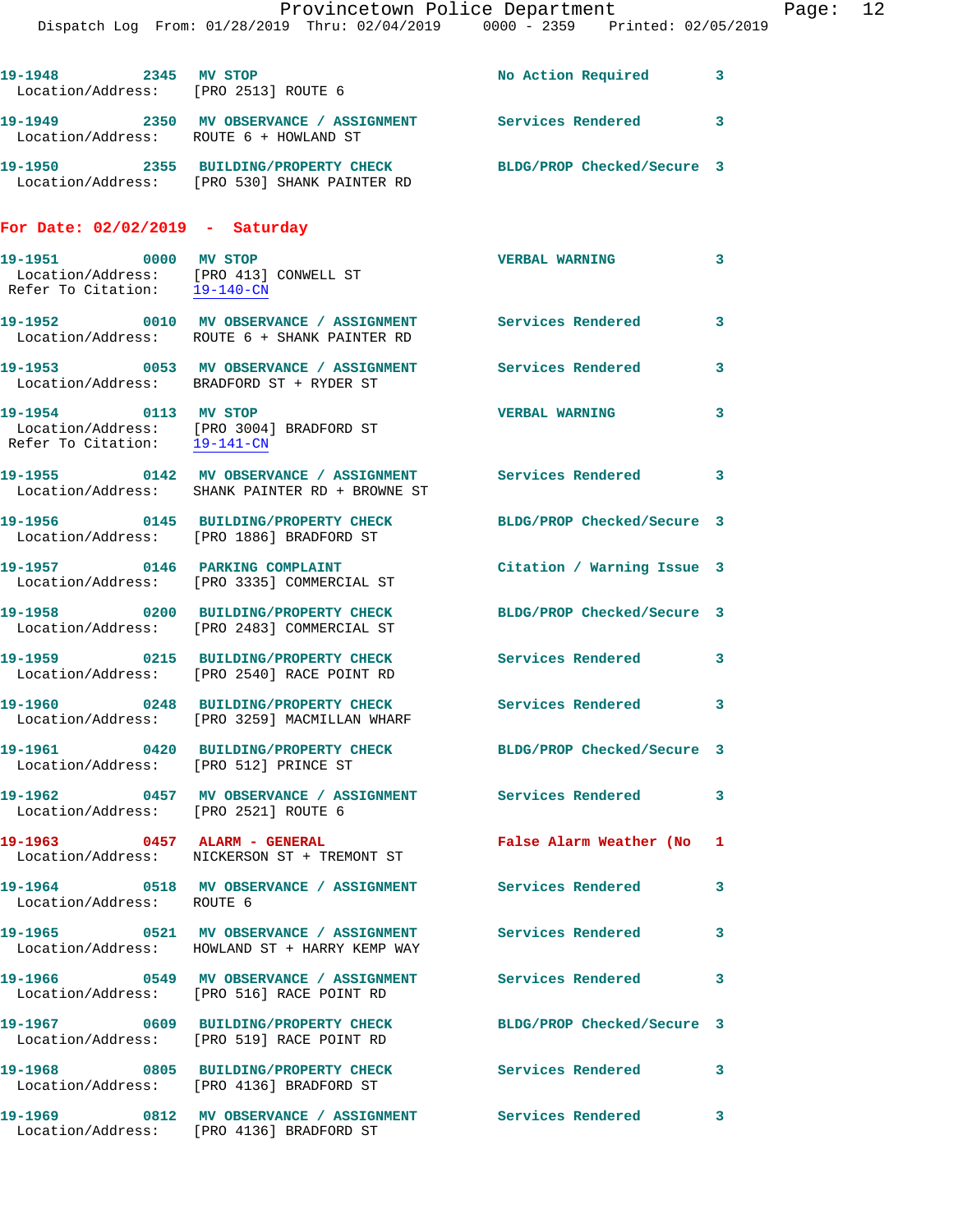| 19-1970 0859 MV STOP<br>Location/Address: [PRO 957] HOWLAND ST<br>Refer To Citation: 19-142-CN |                                                                                                            | <b>VERBAL WARNING</b>      | $\overline{\mathbf{3}}$    |
|------------------------------------------------------------------------------------------------|------------------------------------------------------------------------------------------------------------|----------------------------|----------------------------|
|                                                                                                | 19-1971 0907 PARK, WALK & TALK<br>Location/Address: [PRO 516] RACE POINT RD                                | Services Rendered 3        |                            |
|                                                                                                | 19-1972 1035 BUILDING/PROPERTY CHECK<br>Location/Address: [PRO 526] RYDER ST EXT                           | Services Rendered          | 3                          |
|                                                                                                | 19-1973 1037 BUILDING/PROPERTY CHECK Services Rendered<br>Location/Address: [PRO 3259] MACMILLAN WHARF     |                            | 3                          |
| Location/Address: [PRO 2521] ROUTE 6                                                           | 19-1974 1052 MV OBSERVANCE / ASSIGNMENT Services Rendered                                                  |                            | 3                          |
|                                                                                                | 19-1975 1130 MV OBSERVANCE / ASSIGNMENT Services Rendered<br>Location/Address: [PRO 3296] SHANK PAINTER RD |                            | 3                          |
| Location/Address: CONWELL ST + ROUTE 6                                                         | 19-1977 1255 MV OBSERVANCE / ASSIGNMENT Services Rendered                                                  |                            | 3                          |
| 19-1979 1331 SERVE WARRANT<br>Location/Address: [TRU 310] ROUTE 6                              |                                                                                                            | <b>Services Rendered</b>   | 3                          |
| 19-1980 1433 MEDICAL EMERGENCY<br>Location/Address: CREEK RD                                   |                                                                                                            | <b>PATIENT REFUSAL</b>     | 1                          |
|                                                                                                | 19-1981 1529 BUILDING/PROPERTY CHECK<br>Location/Address: [PRO 2977] COMMERCIAL ST                         | Services Rendered          | 3                          |
|                                                                                                | 19-1983 1534 MV OBSERVANCE / ASSIGNMENT<br>Location/Address: [PRO 537] SHANK PAINTER RD                    | <b>Services Rendered</b>   | 3                          |
|                                                                                                | 19-1984 1539 SERVICE CALL - POLICE<br>Location/Address: RAILROAD AVE + BRADFORD ST                         | <b>Services Rendered</b>   | 3                          |
|                                                                                                | 19-1985 1559 PARK, WALK & TALK<br>Location/Address: [PRO 204] COMMERCIAL ST                                | <b>Services Rendered</b>   | 3                          |
| Location/Address: [PRO 3440] ROUTE 6                                                           | 19-1986 1618 MV OBSERVANCE / ASSIGNMENT Services Rendered                                                  |                            | 3                          |
| 1718 MV STOP<br>19-1987                                                                        | Location/Address: [PRO 2277] BRADFORD ST<br>Refer To Citation: 19-143-CN                                   | <b>VERBAL WARNING</b>      | 3                          |
|                                                                                                | 19-1988 1728 BUILDING/PROPERTY CHECK<br>Location/Address: [PRO 526] RYDER ST EXT                           | <b>Services Rendered</b>   | $\overline{\phantom{a}}$ 3 |
| 19–1989                                                                                        | 1833 MEDICAL EMERGENCY<br>Location/Address: [PRO 2484] BRADFORD ST                                         | Transported to Hospital 1  |                            |
| Location/Address: [PRO 3247] PEARL ST                                                          | 19-1991 1933 BUILDING/PROPERTY CHECK                                                                       | BLDG/PROP Checked/Secure 3 |                            |
| 19-1992                                                                                        | 1933 BUILDING/PROPERTY CHECK<br>Location/Address: [PRO 539] SHANK PAINTER RD                               | BLDG/PROP Checked/Secure 3 |                            |
| 19-1993 1940 MV STOP<br>Refer To Citation: T1244277<br>Refer To Arrest: 19-11-AR               | Location/Address: ANTHONY ST + COMMERCIAL ST<br>Refer To Citation: T1244276                                | Arrest(s) Made             | 3                          |
|                                                                                                | 19-1994 2324 SERVICE CALL - POLICE<br>Location/Address: [PRO 542] SHANK PAINTER RD                         | <b>Services Rendered</b>   | 3                          |
| 19-1995                                                                                        | 2351 ESCORT / TRANSPORT<br>Location/Address: [OT 18] SHERIFF'S PL                                          | Transferred Custody 3      |                            |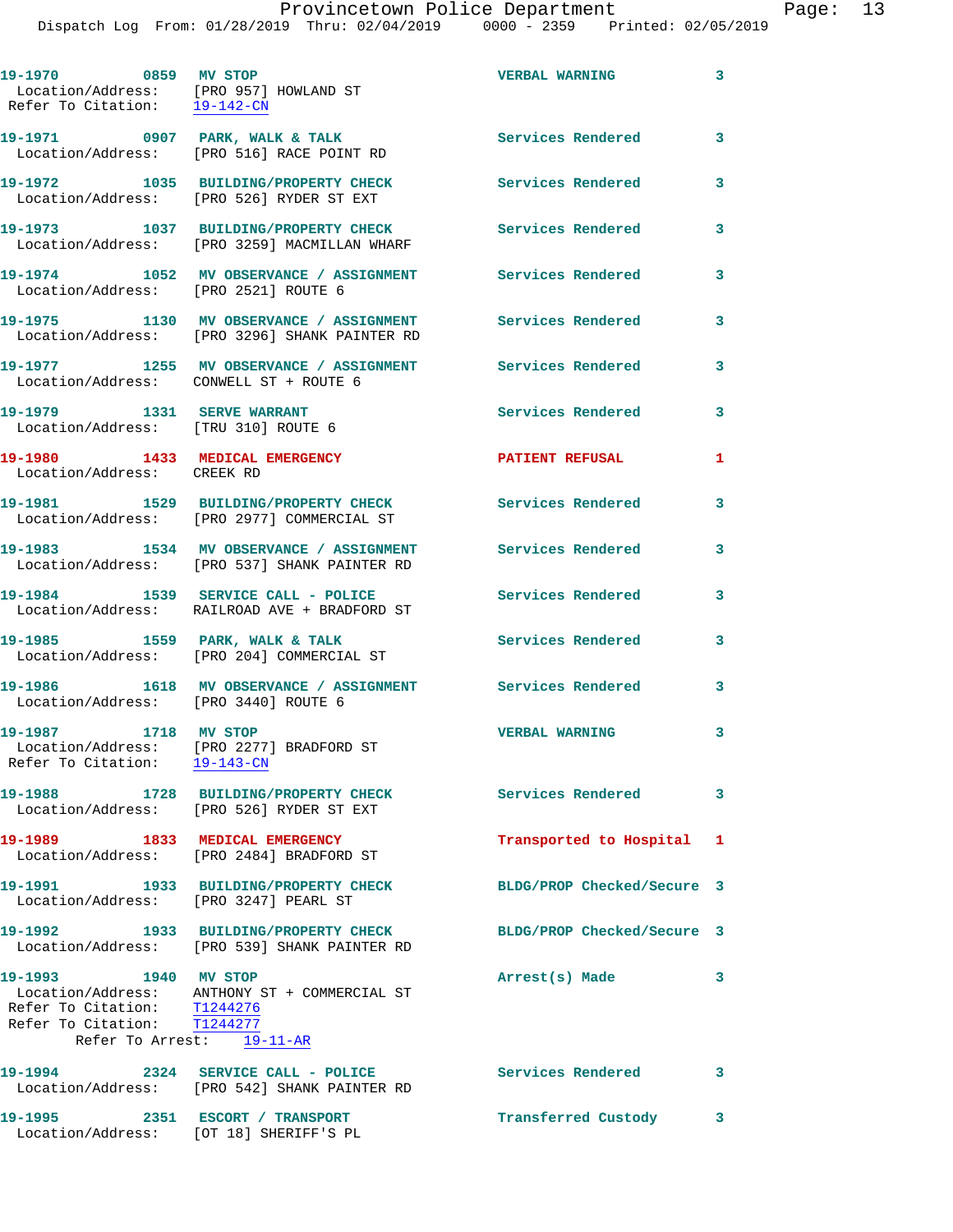Refer To Arrest: 19-11-AR

## **For Date: 02/03/2019 - Sunday**

|                                                                         | 19-1996 0020 MV OBSERVANCE / ASSIGNMENT<br>Location/Address: BRADFORD ST + HOWLAND ST                 | Services Rendered          | 3                       |
|-------------------------------------------------------------------------|-------------------------------------------------------------------------------------------------------|----------------------------|-------------------------|
| 19-1997 0028 PARK, WALK & TALK                                          | Location/Address: [PRO 3870] COMMERCIAL ST                                                            | Services Rendered          | 3                       |
| 19-1998 0031 BAR CHECK                                                  | Location/Address: [PRO 399] COMMERCIAL ST                                                             | Services Rendered          | 3                       |
| 19-1999 0033 BAR CHECK                                                  | Location/Address: [PRO 3443] COMMERCIAL ST                                                            | Services Rendered          | 3                       |
|                                                                         | Location/Address: BRADFORD ST + RYDER ST                                                              |                            | 3                       |
| 19-2001 0111 MV STOP                                                    | Location/Address: BRADFORD ST + MILLER HILL RD<br>Refer To Citation: 19-144-CN                        | <b>VERBAL WARNING</b>      | 3                       |
|                                                                         | 19-2003 0133 MEDICAL EMERGENCY<br>Location/Address: [PRO 144] COMMERCIAL ST                           | Transported to Hospital 1  |                         |
|                                                                         | 19-2005 0509 BUILDING/PROPERTY CHECK<br>Location/Address: [PRO 2540] RACE POINT RD                    | <b>Services Rendered</b>   | 3                       |
|                                                                         | 19-2006 0509 MV OBSERVANCE / ASSIGNMENT<br>Location/Address: SHANK PAINTER RD + JEROME SMITH RD       | <b>Services Rendered</b>   | 3                       |
|                                                                         | Location/Address: COMMERCIAL ST + SNAIL RD                                                            |                            | 3                       |
|                                                                         | 19-2008 0558 BUILDING/PROPERTY CHECK<br>Location/Address: [PRO 3259] MACMILLAN WHARF                  | Services Rendered 3        |                         |
| Location/Address:                                                       | 19-2009 0616 BUILDING/PROPERTY CHECK<br>[PRO 3609] COMMERCIAL ST                                      | BLDG/PROP Checked/Secure 3 |                         |
|                                                                         | 19-2010 0737 BUILDING/PROPERTY CHECK<br>Location/Address: [PRO 2494] BRADFORD ST                      | <b>Services Rendered</b>   | 3                       |
|                                                                         | 19-2011 0737 BUILDING/PROPERTY CHECK<br>Location/Address: [PRO 3430] COMMERCIAL ST                    | <b>Services Rendered</b>   | 3                       |
|                                                                         | 19-2012 0747 MV OBSERVANCE / ASSIGNMENT<br>Location/Address: COMMERCIAL ST + SNAIL RD                 | Services Rendered          | $\overline{\mathbf{3}}$ |
| 19-2013 0802 MEDICAL EMERGENCY<br>Location/Address: [PRO 3222] ALDEN ST |                                                                                                       | Transported to Hospital 1  |                         |
|                                                                         | 19-2015 0827 BUILDING/PROPERTY CHECK<br>Location/Address: [PRO 3259] MACMILLAN WHARF                  | Services Rendered          | 3                       |
|                                                                         | 19-2016 0828 BUILDING/PROPERTY CHECK<br>Location/Address: [PRO 526] RYDER ST EXT                      | Services Rendered          | 3                       |
|                                                                         | 19-2017 0834 BUILDING/PROPERTY CHECK<br>Location/Address: [PRO 99] COMMERCIAL ST                      | <b>Services Rendered</b>   | 3                       |
|                                                                         | 19-2019 0929 MV OBSERVANCE / ASSIGNMENT Services Rendered<br>Location/Address: [PRO 4136] BRADFORD ST |                            | 3                       |
| Location/Address: ROUTE 6 + SNAIL RD                                    | 19-2020 1012 MV OBSERVANCE / ASSIGNMENT Services Rendered                                             |                            | 3                       |
|                                                                         | 19-2021 1019 MEDICAL EMERGENCY<br>Location/Address: [PRO 395] COMMERCIAL ST                           | Transported to Hospital 1  |                         |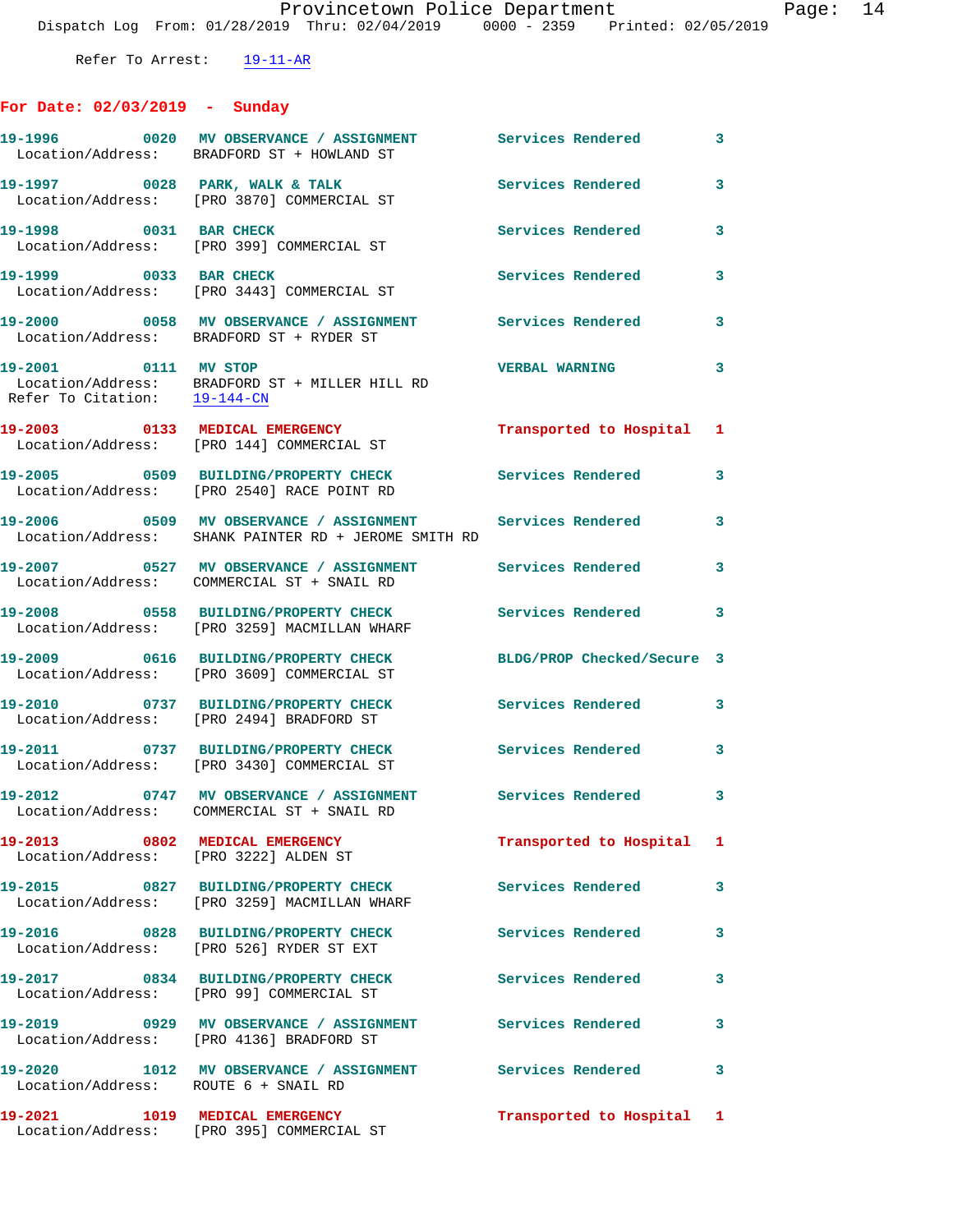|                                                                                              | 19-2022 1050 MV OBSERVANCE / ASSIGNMENT Services Rendered<br>Location/Address: [PRO 4136] BRADFORD ST    |                            | 3 |
|----------------------------------------------------------------------------------------------|----------------------------------------------------------------------------------------------------------|----------------------------|---|
| 19-2023 1107 MV STOP<br>Location/Address: [PRO 2479] ROUTE 6<br>Refer To Citation: 19-145-CN |                                                                                                          | <b>VERBAL WARNING</b>      | 3 |
| 19-2024 1120 MV STOP<br>Refer To Citation: T1244294                                          | Location/Address: [PRO 537] SHANK PAINTER RD                                                             | Citation / Warning Issue 3 |   |
|                                                                                              | 19-2025 1132 BUILDING/PROPERTY CHECK Services Rendered<br>Location/Address: [PRO 75] CAPTAIN BERTIES WAY |                            | 3 |
| 19-2031 1137 ANIMAL CALL<br>Location/Address: BREWSTER ST                                    |                                                                                                          | Services Rendered          | 2 |
| 19-2026 1140 MV STOP<br>Location/Address: [PRO 2513] ROUTE 6<br>Refer To Citation: 19-146-CN |                                                                                                          | <b>VERBAL WARNING</b>      | 3 |
| 19-2027 1143 MEDICAL EMERGENCY<br>Location/Address: [PRO 892] COTTAGE ST                     |                                                                                                          | Referred to Other Agency 1 |   |
| 19-2028 1150 HAZARDS                                                                         | Location/Address: [PRO 1840] COMMERCIAL ST                                                               | Services Rendered          | 2 |
|                                                                                              | 19-2032 1324 MEDICAL EMERGENCY<br>Location/Address: [PRO 442] HARRY KEMP WAY                             | Services Rendered          | 1 |
| 19-2033 1500 ALARM - FIRE                                                                    | Location/Address: [PRO 1671] MASONIC PL                                                                  | False Alarm                | 1 |
|                                                                                              | 19-2034 1514 PARK, WALK & TALK<br>Location/Address: [PRO 105] COMMERCIAL ST                              | <b>Services Rendered</b>   | 3 |
|                                                                                              | 19-2035 1626 BUILDING/PROPERTY CHECK<br>Location/Address: [PRO 526] RYDER ST EXT                         | <b>Services Rendered</b>   | 3 |
|                                                                                              | 19-2036 1633 BUILDING/PROPERTY CHECK<br>Location/Address: [PRO 2483] COMMERCIAL ST                       | Services Rendered          | 3 |
|                                                                                              | 19-2037 1650 BUILDING/PROPERTY CHECK<br>Location/Address: [PRO 2490] PROVINCELANDS RD                    | <b>Services Rendered</b>   | 3 |
| 19-2038 1714 MV STOP<br>Location/Address: COMMERCIAL ST<br>Refer To Citation: 19-147-CN      |                                                                                                          | <b>VERBAL WARNING</b>      | 3 |
|                                                                                              | Location/Address: [PRO 537] SHANK PAINTER RD                                                             | Services Rendered          | 3 |
| 19-2041                                                                                      | 2009 BUILDING/PROPERTY CHECK<br>Location/Address: [PRO 537] SHANK PAINTER RD                             | Services Rendered          | 3 |
| 19-2042 2010 PARK, WALK & TALK                                                               | Location/Address: [PRO 539] SHANK PAINTER RD                                                             | Services Rendered          | 3 |
| Location/Address: [PRO 512] PRINCE ST                                                        | 19-2043  2018 BUILDING/PROPERTY CHECK                                                                    | Services Rendered          | 3 |
| Location/Address: [PRO 2481] TREMONT ST                                                      | 19-2044 2023 BUILDING/PROPERTY CHECK                                                                     | Services Rendered          | 3 |
| 19-2045                                                                                      | 2332 BUILDING/PROPERTY CHECK<br>Location/Address: [PRO 539] SHANK PAINTER RD                             | BLDG/PROP Checked/Secure 3 |   |

**For Date: 02/04/2019 - Monday**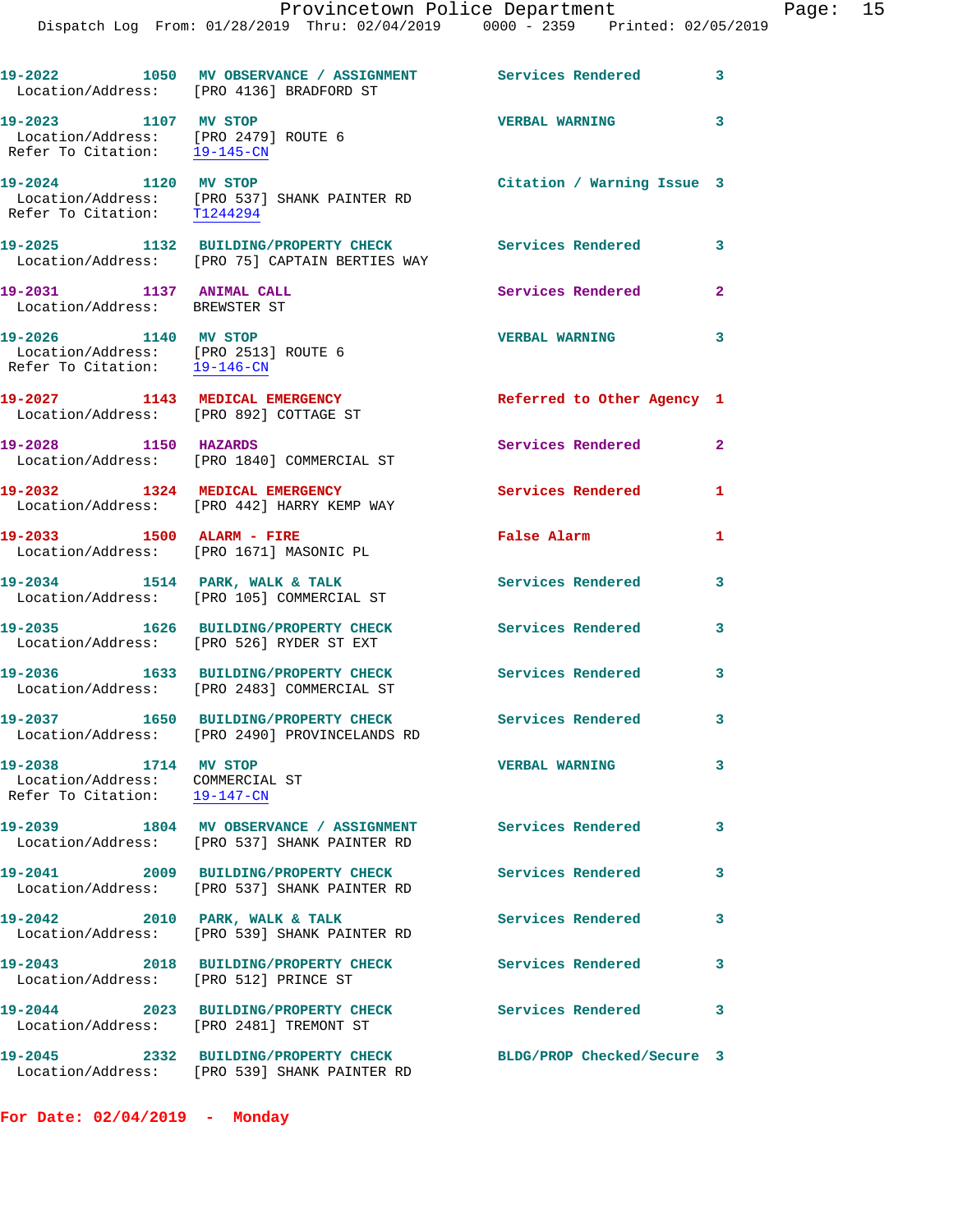| Location/Address: [PRO 94] BRADFORD ST                                                | 19-2046 0032 BUILDING/PROPERTY CHECK                                                                      | <b>Services Rendered</b>   | $\mathbf{3}$            |
|---------------------------------------------------------------------------------------|-----------------------------------------------------------------------------------------------------------|----------------------------|-------------------------|
|                                                                                       | 19-2047 0033 BUILDING/PROPERTY CHECK<br>Location/Address: [PRO 3259] MACMILLAN WHARF                      | Services Rendered          | 3                       |
|                                                                                       | 19-2048 0052 MV OBSERVANCE / ASSIGNMENT<br>Location/Address: HOWLAND ST + BRADFORD ST                     | <b>Services Rendered</b>   | 3                       |
| Location/Address: ROUTE 6                                                             |                                                                                                           |                            | 3                       |
|                                                                                       | 19-2051 0731 BUILDING/PROPERTY CHECK<br>Location/Address: [PRO 2494] BRADFORD ST                          | Services Rendered          | 3                       |
|                                                                                       | 19-2052 0734 BUILDING/PROPERTY CHECK<br>Location/Address: [PRO 3430] COMMERCIAL ST                        | Services Rendered          | 3                       |
|                                                                                       | 19-2053 0735 BUILDING/PROPERTY CHECK<br>Location/Address: [PRO 525] COMMERCIAL ST                         | <b>Services Rendered</b>   | 3                       |
| Location/Address: [PRO 569] WINSLOW ST                                                | 19-2054 0800 SERVICE CALL - POLICE                                                                        | Services Rendered          | 3                       |
|                                                                                       | 19-2055 0814 SERVICE CALL - POLICE<br>Location/Address: [ORL 1] ROCK HARBOR RD                            | Services Rendered          | 3                       |
| 19-2061 0815 GENERAL INFO                                                             | Location/Address: [PRO 542] SHANK PAINTER RD                                                              | Services Rendered          | 3                       |
|                                                                                       | 19-2056 0916 BUILDING/PROPERTY CHECK<br>Location/Address: [PRO 2977] COMMERCIAL ST                        | Services Rendered          | 3                       |
|                                                                                       | 19-2057 0916 MV OBSERVANCE / ASSIGNMENT<br>Location/Address: [PRO 4136] BRADFORD ST                       | <b>Services Rendered</b>   | 3                       |
| Location/Address: CONANT ST                                                           | 19-2059 0935 ANNOYING PHONE CALLS                                                                         | <b>Services Rendered</b>   | 3                       |
|                                                                                       | 19-2058 0939 BUILDING/PROPERTY CHECK<br>Location/Address: [PRO 2483] COMMERCIAL ST                        | Services Rendered          | 3                       |
|                                                                                       | 19-2060 0951 MV OBSERVANCE / ASSIGNMENT Services Rendered<br>Location/Address: [PRO 530] SHANK PAINTER RD |                            | $\overline{\mathbf{3}}$ |
| 19-2062 1015 ALARM - FIRE                                                             | Location/Address: [PRO 2900] COMMERCIAL ST                                                                | False Alarm                | $\mathbf{1}$            |
| 19-2063 1023 ANNOYING PHONE CALLS<br>Location/Address: [PRO 1364] CONANT ST           |                                                                                                           | <b>SPOKEN TO</b>           | 3                       |
| 19-2064 1107 HAZARDS                                                                  | Location/Address: [PRO 1527] BREWSTER ST                                                                  | Referred to Other Agency 2 |                         |
|                                                                                       | 19-2065 1206 MEDICAL EMERGENCY<br>Location/Address: [PRO 440] HARRY KEMP WAY                              | Transported to Hospital 1  |                         |
| 19-2066 1239 PARK, WALK & TALK                                                        | Location/Address: PLEASANT ST + BRADFORD ST                                                               | <b>Services Rendered</b>   | 3                       |
| 19-2067 1258 MV STOP<br>Refer To Citation: 19-148-CN                                  | Location/Address: [PRO 4124] BRADFORD ST                                                                  | <b>VERBAL WARNING</b>      | 3                       |
| 19-2068 1309 MV STOP<br>Location/Address: BRADFORD ST<br>Refer To Citation: 19-149-CM |                                                                                                           | <b>VERBAL WARNING</b>      | 3                       |
|                                                                                       | 19-2069 1322 PARK, WALK & TALK<br>Location/Address: [PRO 105] COMMERCIAL ST                               | Services Rendered 3        |                         |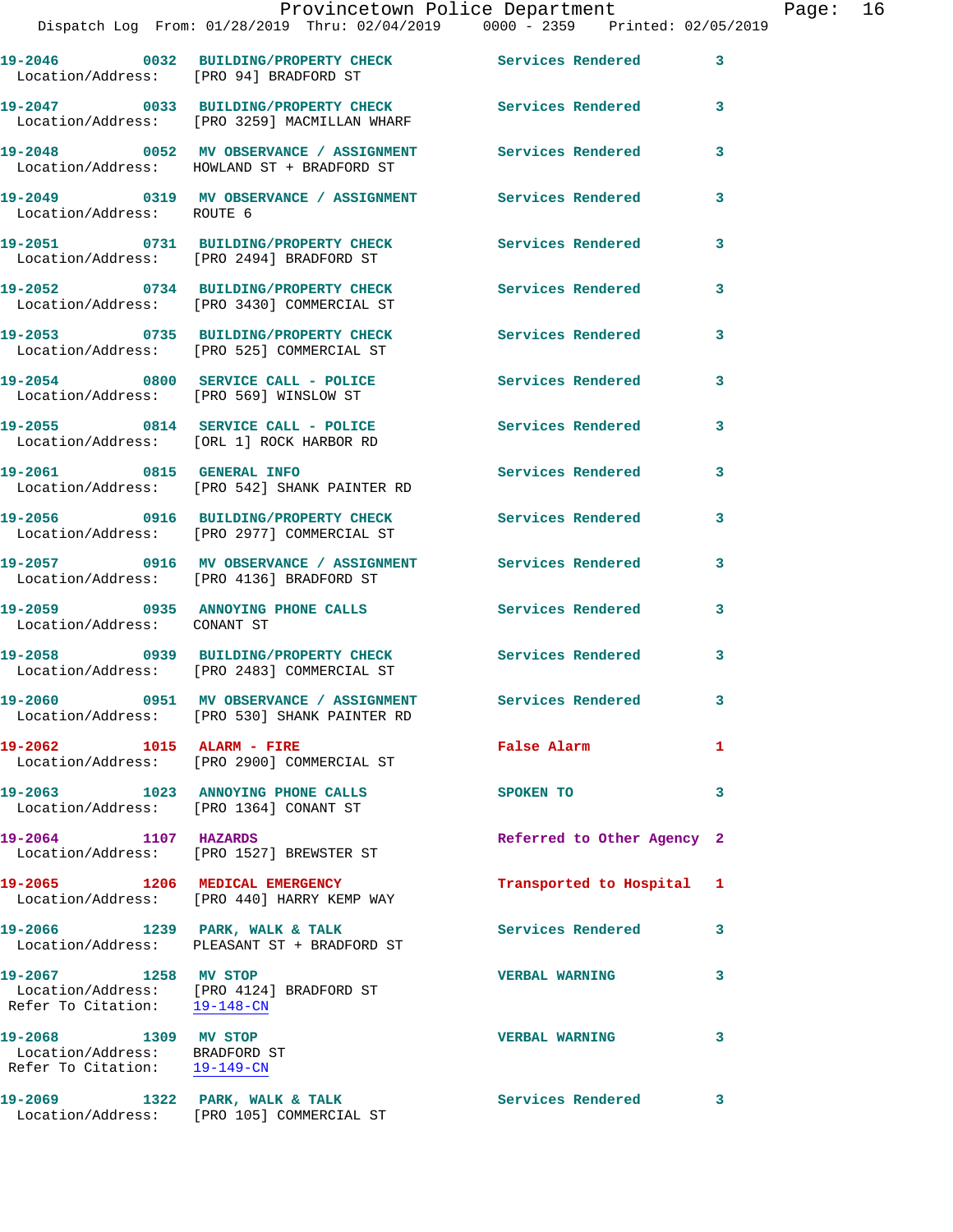|                                                                                                            | Provincetown Police Department<br>Dispatch Log From: 01/28/2019 Thru: 02/04/2019 0000 - 2359 Printed: 02/05/2019 |                            |   |
|------------------------------------------------------------------------------------------------------------|------------------------------------------------------------------------------------------------------------------|----------------------------|---|
|                                                                                                            | 19-2070 1341 MEDICAL EMERGENCY<br>Location/Address: [PRO 440] HARRY KEMP WAY                                     | Transported to Hospital 1  |   |
|                                                                                                            | 19-2072 1509 SERVICE CALL - POLICE<br>Location/Address: [PRO 569] WINSLOW ST                                     | Services Rendered          | 3 |
| Location/Address: [PRO 2518] ROUTE 6                                                                       | 19-2073 1515 MV OBSERVANCE / ASSIGNMENT Services Rendered                                                        |                            | 3 |
|                                                                                                            | 19-2074 1515 PARK, WALK & TALK<br>Location/Address: [PRO 526] RYDER ST EXT                                       | <b>Services Rendered</b>   | 3 |
|                                                                                                            | 19-2075 1538 MV STOP<br>Location/Address: [PRO 2977] COMMERCIAL ST<br>Refer To Citation: 19-150-CN               | <b>VERBAL WARNING</b>      | 3 |
| Location/Address: [PRO 3222] ALDEN ST                                                                      | 19-2076 1608 SERVICE CALL - POLICE                                                                               | Services Rendered          | 3 |
|                                                                                                            | 19-2078 1614 MEDICAL EMERGENCY<br>Location/Address: [PRO 440] HARRY KEMP WAY                                     | Transported to Hospital    | 1 |
| Location/Address: ROUTE 6 + SNAIL RD                                                                       | 19-2080 1636 MV OBSERVANCE / ASSIGNMENT Services Rendered                                                        |                            | 3 |
| Location/Address: [PRO 94] BRADFORD ST                                                                     | 19-2081 1724 BUILDING/PROPERTY CHECK                                                                             | Services Rendered          | 3 |
| 19-2082 1734 MV STOP<br>Refer To Citation: 19-151-CN                                                       | Location/Address: BRADFORD ST + BANGS ST                                                                         | <b>VERBAL WARNING</b>      | 3 |
| 19-2083 1740 MV STOP<br>Location/Address: HOWLAND ST + ROUTE 6<br>Refer To Citation: $\frac{19-152-CN}{ }$ |                                                                                                                  | <b>VERBAL WARNING</b>      | 3 |
|                                                                                                            | 19-2084 1759 LOST PROPERTY<br>Location/Address: [PRO 1199] COMMERCIAL ST                                         | <b>Services Rendered</b>   | 3 |
|                                                                                                            | 19-2085 1805 BUILDING/PROPERTY CHECK<br>Location/Address: [PRO 2483] COMMERCIAL ST                               | Services Rendered          | 3 |
| 19-2086 1839 MV STOP<br>Location/Address: SHANK PAINTER RD<br>Refer To Citation: 19-153-CN                 |                                                                                                                  | <b>VERBAL WARNING</b>      | 3 |
|                                                                                                            | 19-2087  2030  COMPLAINT - GENERAL<br>Location/Address: [PRO 1231] COMMERCIAL ST                                 | Referred to Other Agency 3 |   |
|                                                                                                            | 19-2088 2046 MV OBSERVANCE / ASSIGNMENT Services Rendered<br>Location/Address: [PRO 4136] BRADFORD ST            |                            | 3 |
|                                                                                                            | 19-2089 2101 BUILDING/PROPERTY CHECK<br>Location/Address: [PRO 526] RYDER ST EXT                                 | Services Rendered          | 3 |
|                                                                                                            | 19-2090 2122 BUILDING/PROPERTY CHECK<br>Location/Address: [PRO 2942] COMMERCIAL ST                               | Services Rendered          | 3 |
|                                                                                                            | 19-2091 2128 BUILDING/PROPERTY CHECK<br>Location/Address: [PRO 1143] WEST VINE ST                                | <b>Services Rendered</b>   | 3 |
| 19-2093 2131 MV STOP<br>Location/Address: ROUTE 6<br>Refer To Citation: 19-154-CN                          |                                                                                                                  | <b>VERBAL WARNING</b>      | 3 |
|                                                                                                            | 19-2094 2136 BUILDING/PROPERTY CHECK<br>Location/Address: [PRO 175] COMMERCIAL ST                                | BLDG/PROP Checked/Secure 3 |   |
|                                                                                                            | 19-2095 2143 BUILDING/PROPERTY CHECK<br>Location/Address: [PRO 3256] COMMERCIAL ST                               | BLDG/PROP Checked/Secure 3 |   |

Page: 17<br><sup>19</sup>